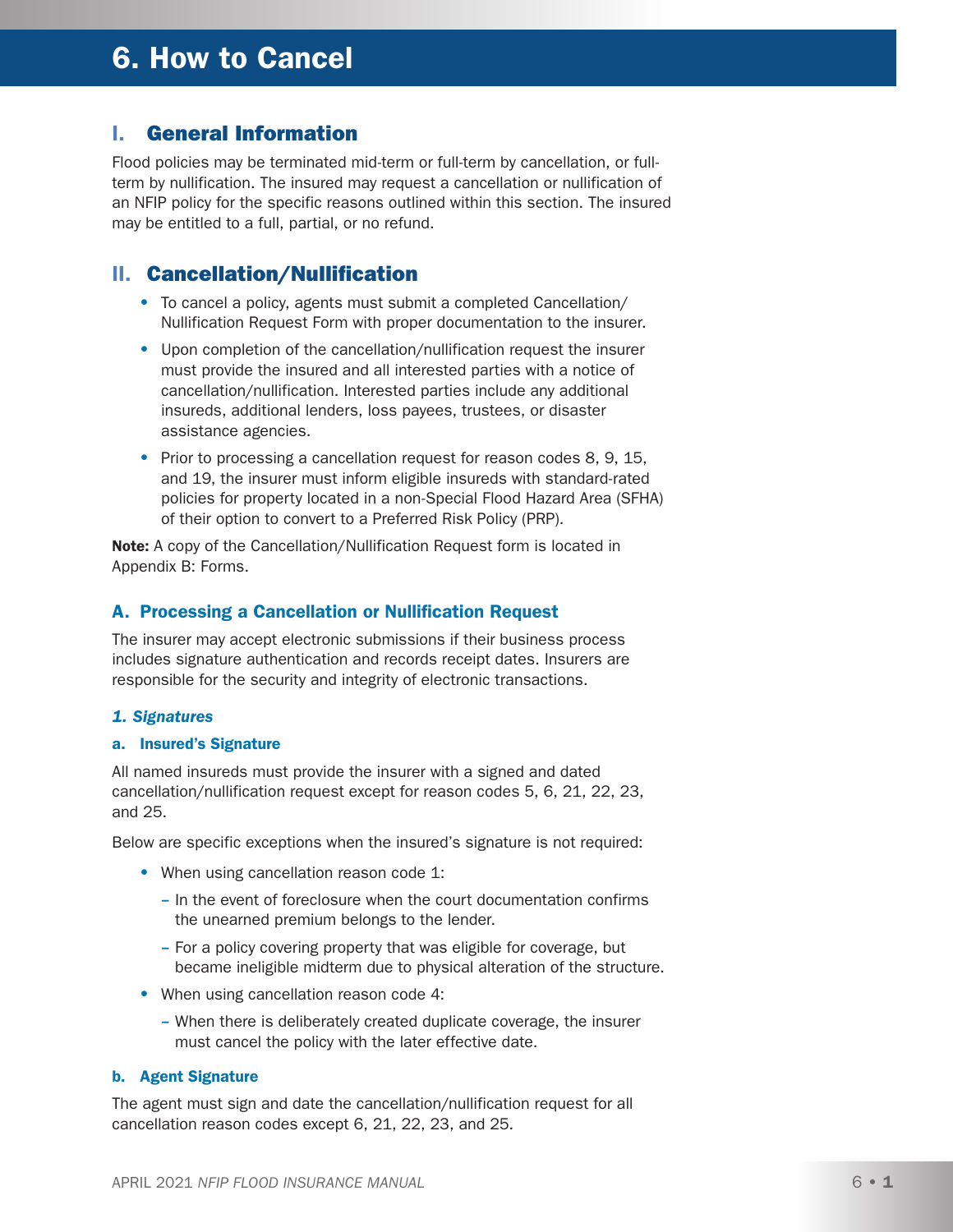#### *2. Receipt Date*

The receipt date of a cancellation/nullification request is either:

- The date the insurer initially receives the cancellation/nullification request if the insurer receives all required documentation 60 days or less from the insurer's request for additional documentation; *or*
- The date the insurer receives the required documentation if the insurer receives all required documentation more than 60 days from the insurer's request for documentation.

### III. Premium Refunds

Insurers must process the return premium on policy terms for which they are the insurer of record.

For a return premium request that covers more than two policy terms, the insurer may submit the request and documentation to FEMA for processing. The documentation must include the following:

- A policy cancellation request and the premium refund calculation for each policy term.
- The insurer's statistical records or declarations pages for each policy term and evidence of premium payments obtained from the insured if these documents are not available from the insurer's records.
- Photographs verifying ineligible risks.

Insurers may send requests and documentation to FEMA by email to: [NFIPUnderwritingMailbox@fema.dhs.gov](mailto:NFIPUnderwritingMailbox@fema.dhs.gov).

FEMA notifies the insurers of the premium refunded and the Expense Allowance due to the NFIP. The insurers must maintain this documentation as part of their underwriting files. FEMA will return rejected refund requests.

# IV. Valid Cancellation Reason Codes/Nullification of NFIP Policies

The valid reason codes for canceling/nullifying a flood policy are shown in Tables 1–22 below. Unless otherwise stated, all conditions for each separate reason code must be met in order to cancel a policy.

Note: The valid reason codes are not in sequence as some numbers have been retired over time.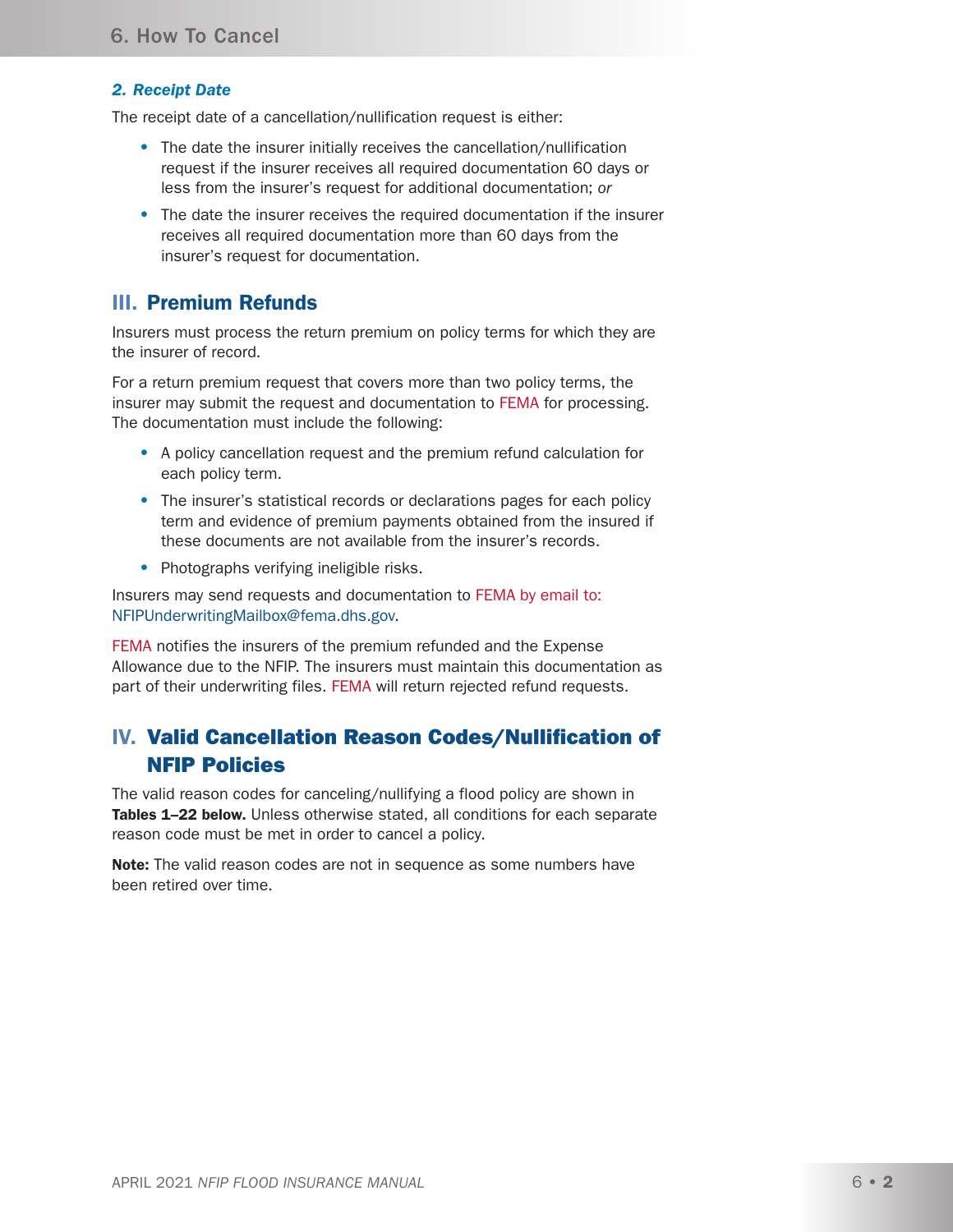# Table 1: Valid Cancellation Reason Code 01

| <b>Reason Code 01</b>                             | Building sold, removed, destroyed, or physically altered and no longer<br>meets the definition of an eligible building                                                                                                                                                                                                                                                                                                                                                                                                                                                                                                                                                                                                                                                                     |
|---------------------------------------------------|--------------------------------------------------------------------------------------------------------------------------------------------------------------------------------------------------------------------------------------------------------------------------------------------------------------------------------------------------------------------------------------------------------------------------------------------------------------------------------------------------------------------------------------------------------------------------------------------------------------------------------------------------------------------------------------------------------------------------------------------------------------------------------------------|
| <b>Valid Reasons</b>                              | 1. The insured sells or transfers ownership of the insured building and<br>does not have an insurable interest in the insured building.<br>2. Relocation or destruction of the insured building.<br>3. Alteration of the insured building rendering it ineligible for coverage.<br>(An example is the insured removes a mobile home from a permanent<br>foundation and places it on wheels.)<br>4. The builder or developer requests to cancel a policy mid-term because<br>ownership transfers to a newly created condominium association, and<br>the association purchased a policy under its name.<br>5. The building is a total loss because the building damage is greater<br>than or equal to the replacement cost of the building.<br>6. The lienholder foreclosed on the building. |
| <b>Cancellation</b><br><b>Effective Date</b>      | The date the insured ceased to have an insurable interest in the<br>building or the building became ineligible for coverage. Examples include<br>the date of the sale of the building or the date the insured removed the<br>building from the described location.                                                                                                                                                                                                                                                                                                                                                                                                                                                                                                                         |
| <b>Type of Refund</b>                             | 1. Pro-rata (pro-rated) premium refund, including Increased Cost<br>of Compliance (ICC) premium, Reserve Fund Assessment, and<br>Homeowner Flood Insurance Affordability Act of 2014 (HFIAA)<br>Surcharge, will apply to the policy term in which the cancellation<br>became effective. The refund does not include the Federal Policy Fee<br>and Probation Surcharge.<br>2. Full premium refunds apply to any subsequent policy term(s), including<br>fees and surcharges.                                                                                                                                                                                                                                                                                                                |
| <b>Cancellation</b><br><b>Request</b>             | The insurer must receive the cancellation request within 1 year of the<br>policy expiration date.                                                                                                                                                                                                                                                                                                                                                                                                                                                                                                                                                                                                                                                                                          |
| <b>Required</b><br><b>Documentation</b>           | Bill of sale, settlement statement, closing disclosure statement, proof<br>of removal, proof of total loss, court documentation for foreclosed<br>buildings, or photographs to verify ineligible risks.                                                                                                                                                                                                                                                                                                                                                                                                                                                                                                                                                                                    |
| <b>Policy Terms</b><br><b>Eligible for Refund</b> | Up to 5 years prior to the receipt date of the cancellation request.                                                                                                                                                                                                                                                                                                                                                                                                                                                                                                                                                                                                                                                                                                                       |

### Table 2: Valid Cancellation Code Reason 02

| <b>Reason Code 02</b>                        | <b>Contents sold, removed, or destroyed</b>                                                                                                                                                   |
|----------------------------------------------|-----------------------------------------------------------------------------------------------------------------------------------------------------------------------------------------------|
| <b>Valid Reasons</b>                         | 1. The insured sells or transfers ownership of the insured contents;<br>2. Contents completely removed or relocated from the described<br>location; or<br>3. Contents destroyed by any peril. |
| <b>Cancellation</b><br><b>Effective Date</b> | The date the insured ceased to have an insurable interest in the contents<br>at the described location, or the removal date of the contents from the<br>described location.                   |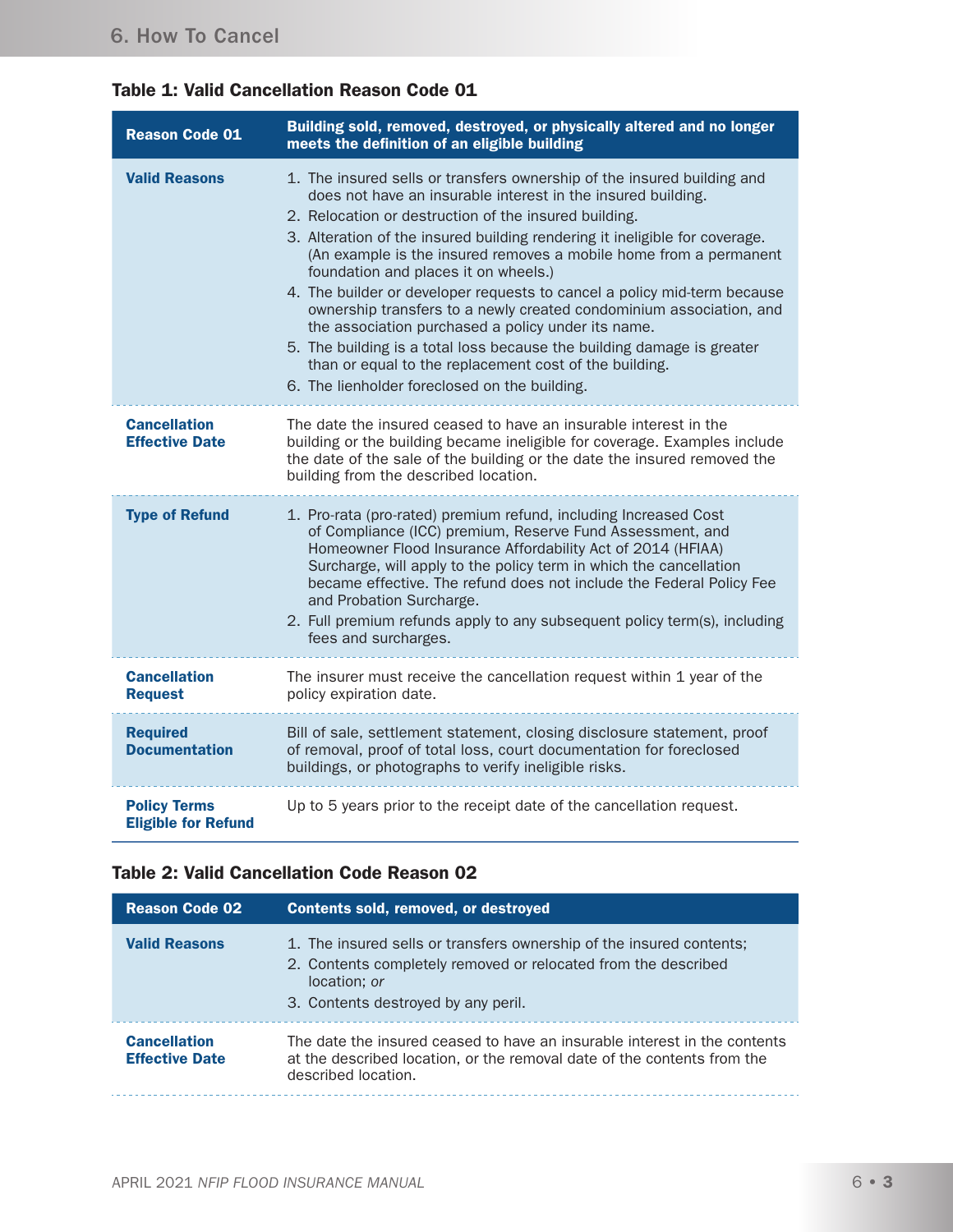| <b>Reason Code 02</b>                             | <b>Contents sold, removed, or destroyed</b>                                                                                                                                                                                                                                                                                                                                      |  |  |
|---------------------------------------------------|----------------------------------------------------------------------------------------------------------------------------------------------------------------------------------------------------------------------------------------------------------------------------------------------------------------------------------------------------------------------------------|--|--|
| <b>Type of Refund</b>                             | 1. Pro-rata (pro-rated) premium refund, including ICC premium, Reserve<br>Fund Assessment, and HFIAA Surcharge, will apply to the policy term in<br>which the cancellation became effective. The refund does not include<br>the Federal Policy Fee and Probation Surcharge.<br>2. Full premium refunds apply to any subsequent policy term(s), including<br>fees and surcharges. |  |  |
| <b>Cancellation</b><br><b>Request</b>             | The insurer must receive the cancellation request within 1 year of the<br>policy expiration date.                                                                                                                                                                                                                                                                                |  |  |
| <b>Required</b><br><b>Documentation</b>           | Bill of sale, inventory record, proof of total loss, or, in the case of<br>residential contents, a signed statement from the insured.                                                                                                                                                                                                                                            |  |  |
| <b>Policy Terms</b><br><b>Eligible for Refund</b> | Up to 5 years prior to the receipt date of the cancellation request.                                                                                                                                                                                                                                                                                                             |  |  |

# Table 2: Valid Cancellation Code Reason 02, *continued*

#### Table 3: Valid Cancellation Reason Code 03

| <b>Reason Code 03</b>                             | Policy canceled and rewritten to establish a common expiration date<br>with other insurance coverage for same building                                                                                                                                                                                                                                             |
|---------------------------------------------------|--------------------------------------------------------------------------------------------------------------------------------------------------------------------------------------------------------------------------------------------------------------------------------------------------------------------------------------------------------------------|
| <b>Conditions</b>                                 | 1. The insurer must remain the same for the new flood policy with the<br>same or higher amounts of coverage. The agent must submit a new<br>application and premium.<br>2. The other insurance coverage for which the common expiration date is<br>established must be for building coverage on the same building insured<br>by the current in-force flood policy. |
| <b>Cancellation</b><br><b>Effective Date</b>      | The effective date of the new flood policy is subject to the 30-day waiting<br>period. Additional or increases in coverage limits beyond the limits on the<br>canceled policy are subject to the 30-day waiting period.                                                                                                                                            |
| <b>Type of Refund</b>                             | Pro-rata (pro-rated) premium refund, including ICC premium, Reserve Fund<br>Assessment, and HFIAA Surcharge, will apply to the policy term in which<br>the cancellation<br>became effective. The refund does not include the Federal Policy Fee and<br>Probation Surcharge.                                                                                        |
| <b>Cancellation</b><br><b>Request</b>             | The insurer must receive the cancellation request within 1 year of the<br>new policy effective date.                                                                                                                                                                                                                                                               |
| <b>Required</b><br><b>Documentation</b>           | 1. A new application and premium.<br>2. The agent must request cancellation of the prior policy upon receipt of<br>the new policy declarations page.<br>3. The insurer must retain a copy of the new policy declarations page and<br>the other perils policy declarations that show the building address and<br>policy effective dates.                            |
| <b>Policy Terms</b><br><b>Eligible for Refund</b> | Current policy term.                                                                                                                                                                                                                                                                                                                                               |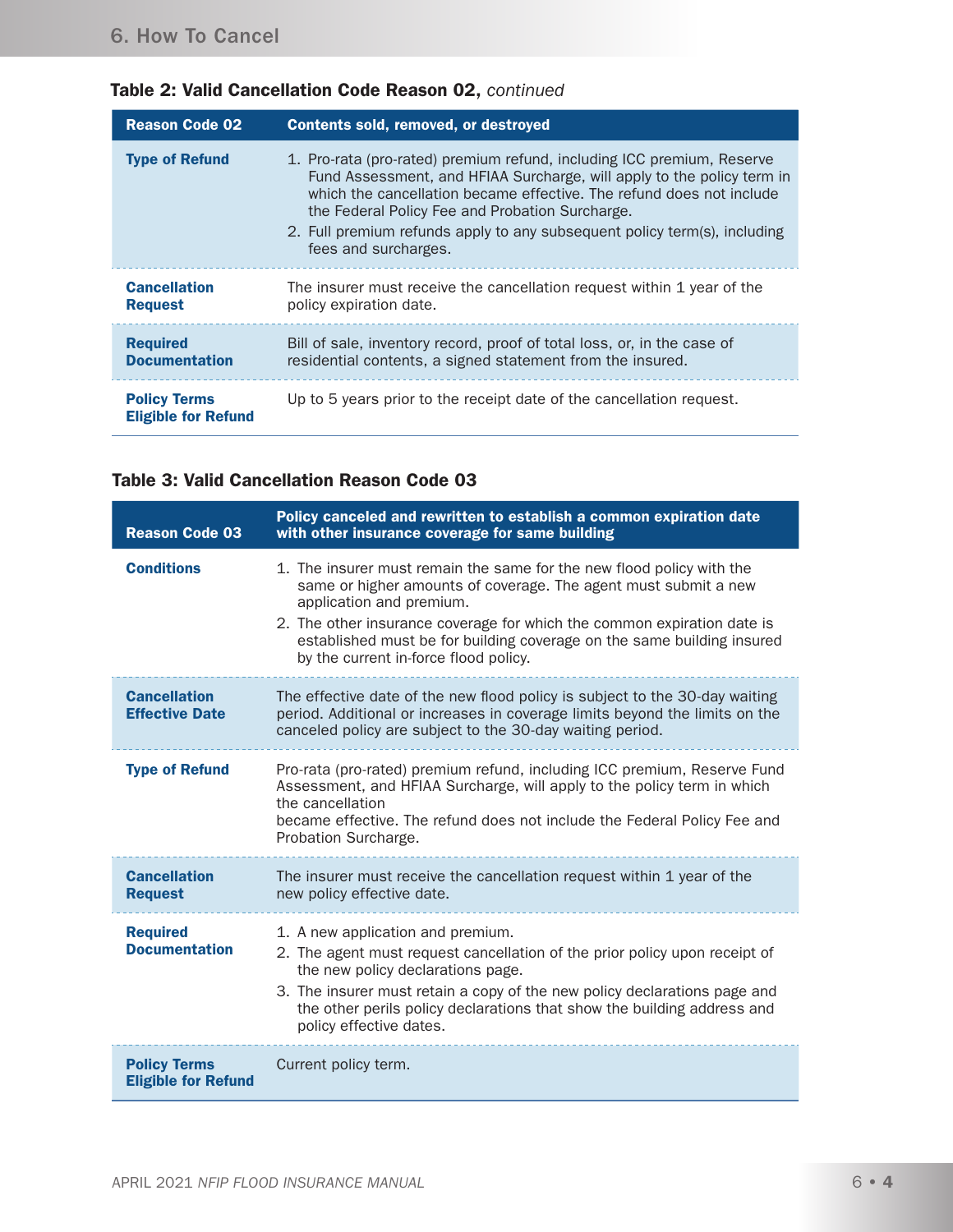# Table 4: Valid Cancellation Reason Code 04

| <b>Reason Code 04</b>                                                                        | <b>Duplicate NFIP policies</b>                                                                                                                                                                                                                                                                                                                                                                                                                                                                                                                                                                                                                                                |
|----------------------------------------------------------------------------------------------|-------------------------------------------------------------------------------------------------------------------------------------------------------------------------------------------------------------------------------------------------------------------------------------------------------------------------------------------------------------------------------------------------------------------------------------------------------------------------------------------------------------------------------------------------------------------------------------------------------------------------------------------------------------------------------|
| <b>Conditions for</b><br><b>Duplicate Policies</b><br>for Same Named<br><b>Insured</b>       | Only one policy may be active for the same named insured for the same<br>coverage on the building and/or contents. If there are duplicate policies,<br>the insured may choose which policy to keep as long as there has not<br>been a deliberate creation of duplicate policies.                                                                                                                                                                                                                                                                                                                                                                                              |
|                                                                                              | If deliberately created duplicate policies are active, the insurer must<br>cancel the policy with the later effective date. If a loss occurs while<br>deliberately created duplicate policies are active, the insurer must adjust<br>the claim according to the terms of the policy with the earlier effective<br>date. There are five exceptions to the rule about canceling the deliberately<br>created duplicate policy with the later effective date:                                                                                                                                                                                                                     |
|                                                                                              | 1. Cancellation of the earlier policy to establish a common expiration date<br>with other policies (see Reason Code 3).                                                                                                                                                                                                                                                                                                                                                                                                                                                                                                                                                       |
|                                                                                              | 2. Cancellation of a Dwelling Policy because coverage is being provided<br>under an Residential Condominium Building Association Policy (RCBAP)<br>(see Reason Code 10).                                                                                                                                                                                                                                                                                                                                                                                                                                                                                                      |
|                                                                                              | 3. Cancellation of an NFIP lender force-placed Mortgage Portfolio<br>Protection Program (MPPP) policy because the borrower purchased an<br>NFIP flood policy. The insurer must receive a copy of the lender's force-<br>placement letter and the new flood policy declarations page with the<br>Cancellation/Nullification Request form.                                                                                                                                                                                                                                                                                                                                      |
|                                                                                              | 4. The policy with the earlier effective date has been expired for more<br>than 30 days.                                                                                                                                                                                                                                                                                                                                                                                                                                                                                                                                                                                      |
|                                                                                              | 5. Cancellation of a Group Flood Insurance Policy (GFIP) replaced by a<br>standard-rated policy.                                                                                                                                                                                                                                                                                                                                                                                                                                                                                                                                                                              |
| <b>Conditions for</b><br><b>Duplicate Policies</b><br>for Different<br><b>Named Insureds</b> | Only one flood policy may be active for different named insureds for the<br>same building. If there are duplicate policies, the building owner must<br>choose which policy to keep and the building owner must be a named<br>insured. For example, if a tenant purchased building coverage, the insurer<br>must remove the building coverage, endorse the policy to add the building<br>owner as a named insured, or cancel the policy. Only 1 policy with building<br>coverage may remain in effect.                                                                                                                                                                         |
| <b>Cancellation</b><br><b>Effective Date</b>                                                 | 1. For policies with the same effective date, the cancellation effective date<br>is the date of the policy chosen by the insured.<br>2. For policies with different effective dates, the policy with the later<br>effective date must be canceled unless it is one of the following<br>exceptions:<br>• An MPPP policy replaced by a standard-rated policy;<br>• The policy with the earlier effective date that has been expired for<br>more than 30 days; or                                                                                                                                                                                                                |
|                                                                                              | • A Group Flood Insurance Policy replaced by a standard-rated policy.                                                                                                                                                                                                                                                                                                                                                                                                                                                                                                                                                                                                         |
| <b>Type of Refund</b>                                                                        | 1. Full premium refunds apply when the cancellation is effective at the<br>inception of the term, and for the renewal terms when the cancellation<br>request applies to the policy with the later effective date. A full refund of<br>the fees and surcharges applies for these conditions.<br>2. Pro-rata (pro-rated) premium refunds apply, including ICC premium,<br>Reserve Fund Assessment, and HFIAA Surcharge, when the cancellation<br>is effective mid-term. The exception to allow cancellation of the earlier<br>policy applies. The refund does not include the Federal Policy Fee and<br>Probation Surcharge.<br>3. No premium refunds apply to a canceled GFIP. |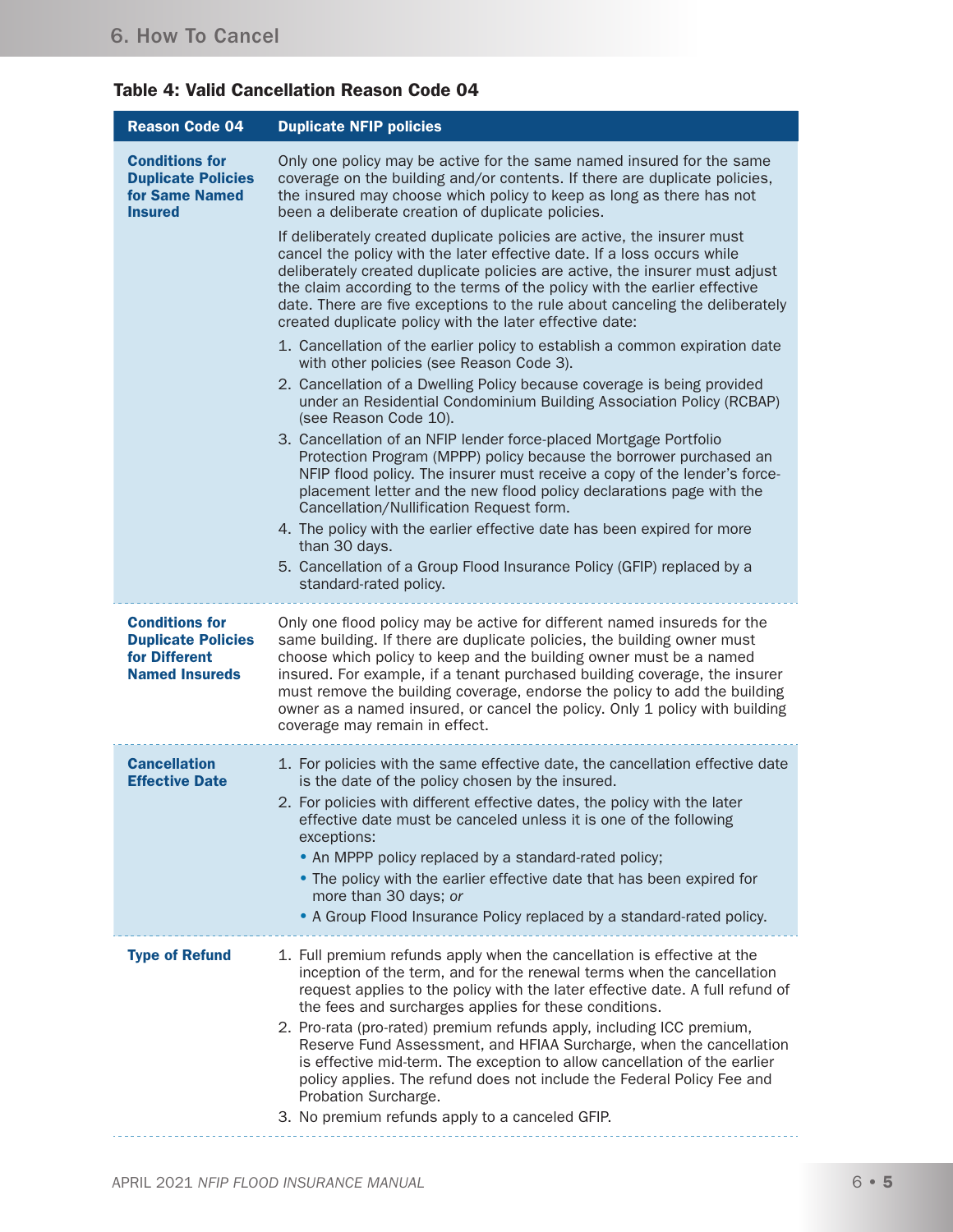| <b>Reason Code 04</b>                             | <b>Duplicate NFIP policies</b>                                              |
|---------------------------------------------------|-----------------------------------------------------------------------------|
| <b>Cancellation</b>                               | The insurer must receive the cancellation request within 1 year of the      |
| <b>Request</b>                                    | policy expiration date.                                                     |
| <b>Required</b>                                   | Copy of the declarations page(s) and, for the standard force-placed policy, |
| <b>Documentation</b>                              | a copy of the force-placement letter from the lender.                       |
| <b>Policy Terms</b><br><b>Eligible for Refund</b> | Up to 5 years prior to the date of the cancellation request.                |

# Table 4: Valid Cancellation Reason Code 04 *continued*

#### Table 5: Valid Cancellation Reason Code 05

| <b>Reason Code 05</b>                             | <b>Nonpayment of premium</b>                                                                                                                                                                                                                                                                                                                                                                                    |
|---------------------------------------------------|-----------------------------------------------------------------------------------------------------------------------------------------------------------------------------------------------------------------------------------------------------------------------------------------------------------------------------------------------------------------------------------------------------------------|
| <b>Valid Reasons</b>                              | Valid reasons to nullify the policy for nonpayment of premium include:<br>1. An insured's check payment to the agent or insurer is returned for non-<br>sufficient funds or rejected.<br>2. An insured's credit card payment to the agent or insurer is rejected or<br>disputed.<br>Reason Code 5 is not valid if an agent advances insurance agency funds<br>without first receiving payment from the insured. |
| <b>Cancellation</b><br><b>Effective Date</b>      | The cancellation effective date is the policy inception date.                                                                                                                                                                                                                                                                                                                                                   |
| <b>Type of Refund</b>                             | The insurer must provide a full refund to the agent, including all fees<br>and surcharges for returned or rejected insured payments to the agent.<br>There is no refund for returned or rejected payments made by the insured<br>directly to the insurer.                                                                                                                                                       |
| <b>Cancellation</b><br><b>Request</b>             | The insurer must receive the cancellation request during the policy term.                                                                                                                                                                                                                                                                                                                                       |
| <b>Required</b><br><b>Documentation</b>           | The bank or credit card notice of returned or rejected payment.                                                                                                                                                                                                                                                                                                                                                 |
| <b>Policy Terms</b><br><b>Eligible for Refund</b> | Current policy term.                                                                                                                                                                                                                                                                                                                                                                                            |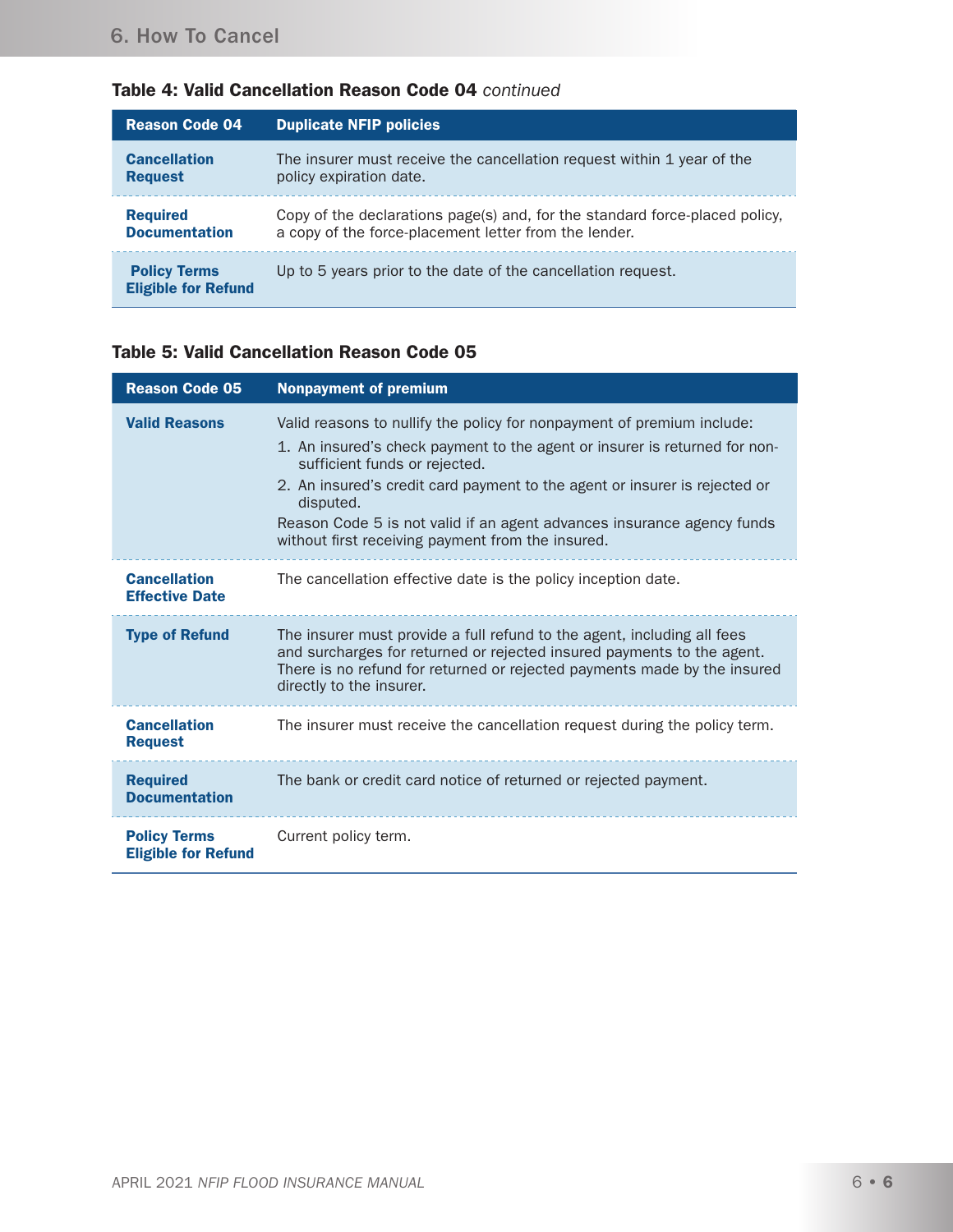|  |  | <b>Table 6: Valid Cancellation Reason Code 06</b> |  |  |  |
|--|--|---------------------------------------------------|--|--|--|
|--|--|---------------------------------------------------|--|--|--|

| <b>Reason Code 06</b>                             | <b>Risk not eligible for coverage</b>                                                                                                                                                                                                                                                                                                                                                                                                                                                                                                                                                                                                                                                                                                                                                   |
|---------------------------------------------------|-----------------------------------------------------------------------------------------------------------------------------------------------------------------------------------------------------------------------------------------------------------------------------------------------------------------------------------------------------------------------------------------------------------------------------------------------------------------------------------------------------------------------------------------------------------------------------------------------------------------------------------------------------------------------------------------------------------------------------------------------------------------------------------------|
| <b>Valid Reasons</b>                              | An insurer issues a policy for an ineligible property. Refer to the Standard<br>Flood Insurance Policy (SFIP) for a list of risks not eligible for coverage. A<br>cancellation explanation must accompany the request.                                                                                                                                                                                                                                                                                                                                                                                                                                                                                                                                                                  |
|                                                   | Examples of risks not eligible at the time of application include:                                                                                                                                                                                                                                                                                                                                                                                                                                                                                                                                                                                                                                                                                                                      |
|                                                   | 1. Structures that do not meet the definition of a building.                                                                                                                                                                                                                                                                                                                                                                                                                                                                                                                                                                                                                                                                                                                            |
|                                                   | 2. Contents not located in an eligible building.<br>3. Policies issued under an incorrect community number for buildings not<br>located in an NFIP participating community.                                                                                                                                                                                                                                                                                                                                                                                                                                                                                                                                                                                                             |
|                                                   | 4. Buildings located in a Coastal Barrier Resources System (CBRS).<br>5. Buildings declared as a 1316 property prior to the flood policy<br>application.                                                                                                                                                                                                                                                                                                                                                                                                                                                                                                                                                                                                                                |
|                                                   | Examples of risks that were eligible at the time of application but are not<br>eligible at the time of renewal include:                                                                                                                                                                                                                                                                                                                                                                                                                                                                                                                                                                                                                                                                 |
|                                                   | 1. Buildings determined to be a 1316 property after the time of application.<br>2. Buildings located in an NFIP participating community suspended after<br>the issuance of the flood policy.                                                                                                                                                                                                                                                                                                                                                                                                                                                                                                                                                                                            |
|                                                   | 3. Annexation of the property to a non-participating community after<br>issuance of the flood policy.                                                                                                                                                                                                                                                                                                                                                                                                                                                                                                                                                                                                                                                                                   |
| <b>Cancellation</b><br><b>Effective Date</b>      | The effective date of the first full policy term the property became<br>ineligible for coverage.                                                                                                                                                                                                                                                                                                                                                                                                                                                                                                                                                                                                                                                                                        |
| <b>Type of Refund</b>                             | Full premium refund including fees and surcharges will apply to the first full<br>policy term in which the property became ineligible for policy coverage and<br>any subsequent policy terms, provided there are no paid claims.<br>If there are paid claims the insurer must verify the loss history of the<br>property with FEMA before issuing refunds for more than two policy terms:<br>1. The net refund paid to the insured is the difference between the<br>premium refund and the amount of the paid claims if the premium<br>refund is greater than the amount of any paid claims.<br>2. The insurer must reimburse the NFIP for the difference between the<br>premium refund amount and the paid claims if the premium refund is<br>less than the amount of any paid claims. |
| <b>Cancellation</b><br><b>Request</b>             | The insurer must receive the cancellation request within 1 year of the<br>policy expiration date.                                                                                                                                                                                                                                                                                                                                                                                                                                                                                                                                                                                                                                                                                       |
| <b>Required</b><br><b>Documentation</b>           | An explanation describing the valid reason for the cancellation request,<br>along with the appropriate supporting documentation. Supporting<br>documentation should include information as to when the property<br>became ineligible for NFIP coverage.<br>Examples of supporting documentation that may demonstrate ineligibility<br>include property tax records, Section 1316 declaration, Coastal Barrier<br>Resources Act (CBRA) determination, photographs, or other supporting                                                                                                                                                                                                                                                                                                   |
|                                                   | documentation.                                                                                                                                                                                                                                                                                                                                                                                                                                                                                                                                                                                                                                                                                                                                                                          |
| <b>Policy Terms</b><br><b>Eligible for Refund</b> | All prior terms the property was ineligible for NFIP coverage.                                                                                                                                                                                                                                                                                                                                                                                                                                                                                                                                                                                                                                                                                                                          |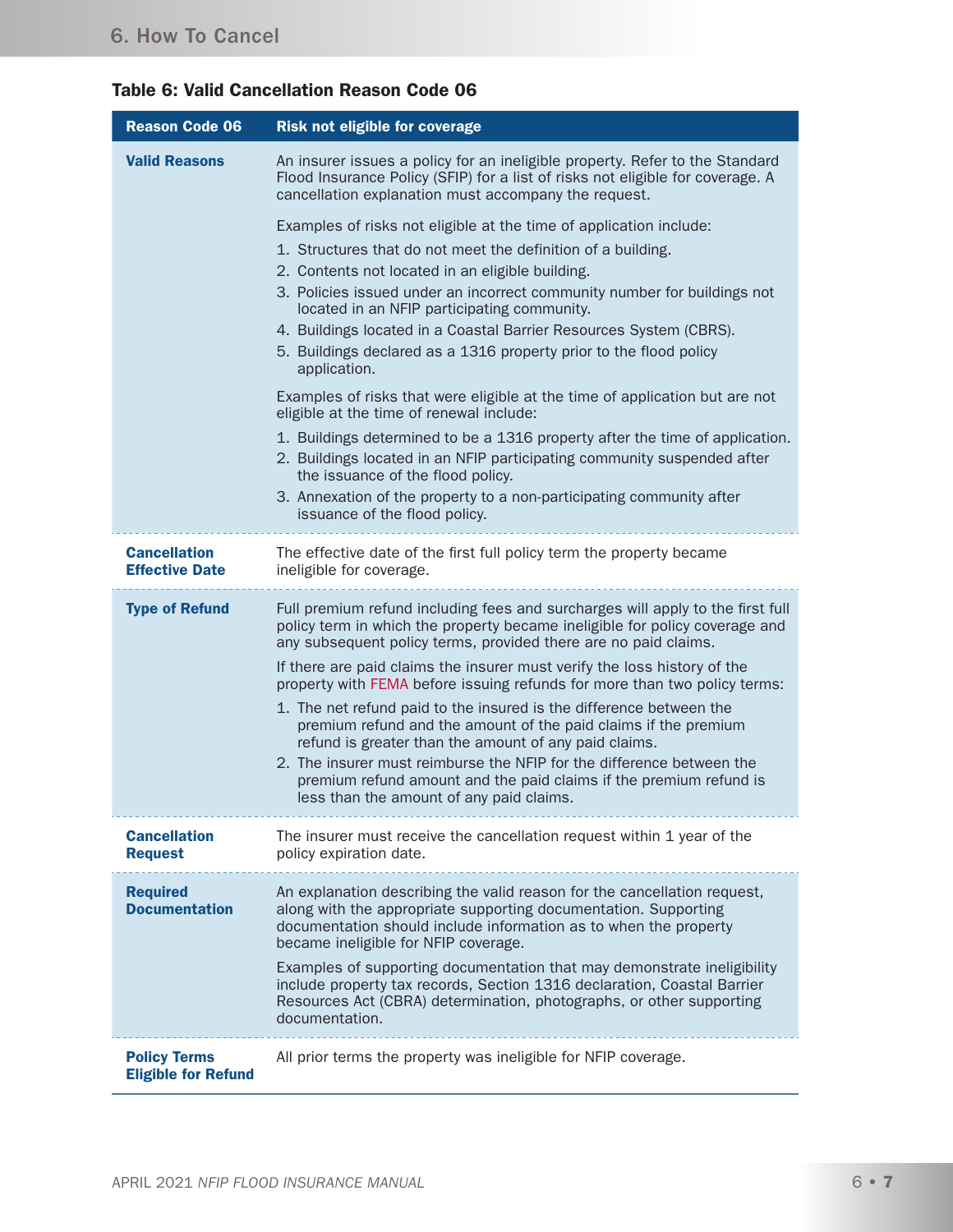|  |  |  | <b>Table 7: Valid Cancellation Reason Code 07</b> |  |  |  |
|--|--|--|---------------------------------------------------|--|--|--|
|--|--|--|---------------------------------------------------|--|--|--|

| <b>Reason Code 07</b>                                       | <b>Property closing did not occur</b>                                                                                                                                                                                    |
|-------------------------------------------------------------|--------------------------------------------------------------------------------------------------------------------------------------------------------------------------------------------------------------------------|
| <b>Conditions</b>                                           | The insurer may nullify the policy when:<br>1. An insurer issues a policy and the anticipated transfer of the property<br>does not take place.<br>2. The insured does not acquire an insurable interest in the property. |
| <b>Cancellation</b><br><b>Effective Date</b>                | The cancellation effective date will be the policy inception date.                                                                                                                                                       |
| <b>Type of Refund</b>                                       | Full premium refund including fees and surcharges.                                                                                                                                                                       |
| <b>Cancellation</b><br><b>Request</b>                       | The insurer must receive the cancellation request within 1 year of the new<br>flood policy effective date.                                                                                                               |
| <b>Required</b><br><b>Documentation</b>                     | Signed statement from the insured indicating that the property closing<br>did not occur. See sample verification letter regarding the requirement to<br>maintain flood insurance coverage.                               |
| <b>Policy Terms</b><br><b>Eligible for</b><br><b>Refund</b> | Current policy term.                                                                                                                                                                                                     |

### Table 8: Valid Cancellation Reason Code 08

| <b>Reason Code 08</b>                        | <b>Policy not required by lender</b>                                                                                                                                                                                                                                                                                                                                                                                                                                                                                                                                  |
|----------------------------------------------|-----------------------------------------------------------------------------------------------------------------------------------------------------------------------------------------------------------------------------------------------------------------------------------------------------------------------------------------------------------------------------------------------------------------------------------------------------------------------------------------------------------------------------------------------------------------------|
| <b>Conditions</b>                            | 1. A lender determines a flood policy is required for a loan closing, but later<br>it is discovered that the building was not located in an SFHA at the time<br>of closing and flood insurance should not have been required by the<br>lender; and<br>2. There are no paid or pending claims.<br>3. Insurers may use this cancellation reason even for non-SFHA-rated<br>policies.<br>4. The insurer must inform eligible insureds with standard-rated policies<br>for a property in a non-SFHA of their option to convert to a PRP prior to<br>canceling the policy. |
| <b>Cancellation</b><br><b>Effective Date</b> | The date the insurer receives the cancellation request and all appropriate<br>supporting documentation.                                                                                                                                                                                                                                                                                                                                                                                                                                                               |
| <b>Type of Refund</b>                        | Pro-rata (pro-rated) premium refund, including ICC premium, Reserve<br>Fund Assessment, and HFIAA Surcharge, will apply when the cancellation<br>effective date is during the policy term. The refund does not include the<br>Federal Policy Fee and Probation Surcharge.                                                                                                                                                                                                                                                                                             |
| <b>Cancellation</b><br><b>Request</b>        | The insurer must receive the cancellation request within the initial<br>policy term.                                                                                                                                                                                                                                                                                                                                                                                                                                                                                  |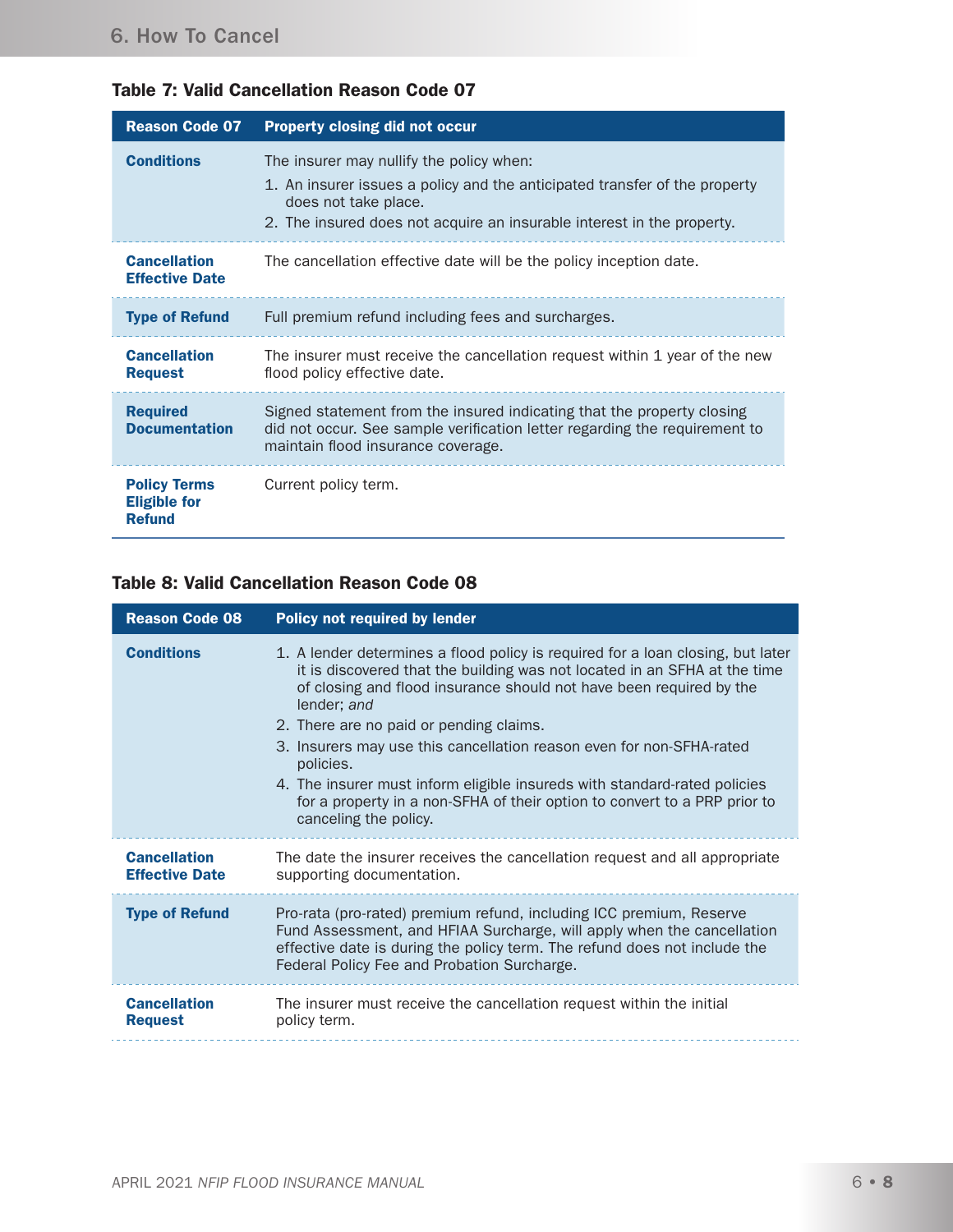|  | Table 8: Valid Cancellation Reason Code 08 continued |  |  |
|--|------------------------------------------------------|--|--|
|--|------------------------------------------------------|--|--|

| <b>Reason Code 08</b>                             | <b>Policy not required by lender</b>                                                                                                                                                                                                              |
|---------------------------------------------------|---------------------------------------------------------------------------------------------------------------------------------------------------------------------------------------------------------------------------------------------------|
| <b>Required</b><br><b>Documentation</b>           | 1. A revised flood zone determination from the lender showing that the<br>property is not in an SFHA.                                                                                                                                             |
|                                                   | 2. If there is a discrepancy between the lender and insured's<br>determinations, a FEMA Out-As-Shown Determination because of a<br>Letter of Map Amendment (LOMA) application must accompany the<br>request.                                      |
|                                                   | 3. A signed statement from the insured that the lender does not require<br>a flood policy based on the revised flood zone determination. See the<br>sample verification letter regarding the requirement to maintain flood<br>insurance coverage. |
| <b>Policy Terms</b><br><b>Eligible for Refund</b> | Current policy term.                                                                                                                                                                                                                              |

### Table 9: Valid Cancellation Reason Code 09

| <b>Reason Code 09</b>                        | Insurance no longer required by lender because property is no<br>longer located in an SFHA because of a map revision or LOMR                                                                                                                                                                                                                                                                                                                                                                                                                                                                                                        |
|----------------------------------------------|-------------------------------------------------------------------------------------------------------------------------------------------------------------------------------------------------------------------------------------------------------------------------------------------------------------------------------------------------------------------------------------------------------------------------------------------------------------------------------------------------------------------------------------------------------------------------------------------------------------------------------------|
| <b>Conditions</b>                            | 1. A lender determines a flood policy is required because the building is<br>located in an SFHA.<br>2. After the insurer issues the flood policy, FEMA issues a map revision or<br>Letter of Map Revision (LOMR) that removes the building from the SFHA.<br>3. The lender determines coverage is no longer required for a structure on<br>a residential property, detached from the primary residential structure,<br>and that is not a residence.<br>4. Insurers must inform eligible insureds with standard-rated policies for<br>a property in a non-SFHA of their option to convert to a PRP prior to<br>canceling the policy. |
|                                              | Insurers may also use this cancellation reason if:<br>1. The building is rated in a non-SFHA due to grandfathering or issued as a<br>newly mapped policy.<br>Note: If the insurer receives a Letter of Map Revision Based on Fill<br>(LOMR-F) or a Letter of Map Revision Floodway (LOMR-FW) with the<br>cancellation request use Reason Code 19.                                                                                                                                                                                                                                                                                   |
| <b>Cancellation</b><br><b>Effective Date</b> | The date the insurer receives the cancellation request and all appropriate<br>supporting documentation.                                                                                                                                                                                                                                                                                                                                                                                                                                                                                                                             |
| <b>Type of Refund</b>                        | Pro-rata (pro-rated) premium refund, including ICC premium, Reserve Fund<br>Assessment, and HFIAA Surcharge, applies when the cancellation effective<br>date is during the policy term. The refund does not include the Federal<br>Policy Fee and Probation Surcharge.                                                                                                                                                                                                                                                                                                                                                              |
| <b>Cancellation</b><br><b>Request</b>        | The insurer must receive the cancellation request during the policy year.                                                                                                                                                                                                                                                                                                                                                                                                                                                                                                                                                           |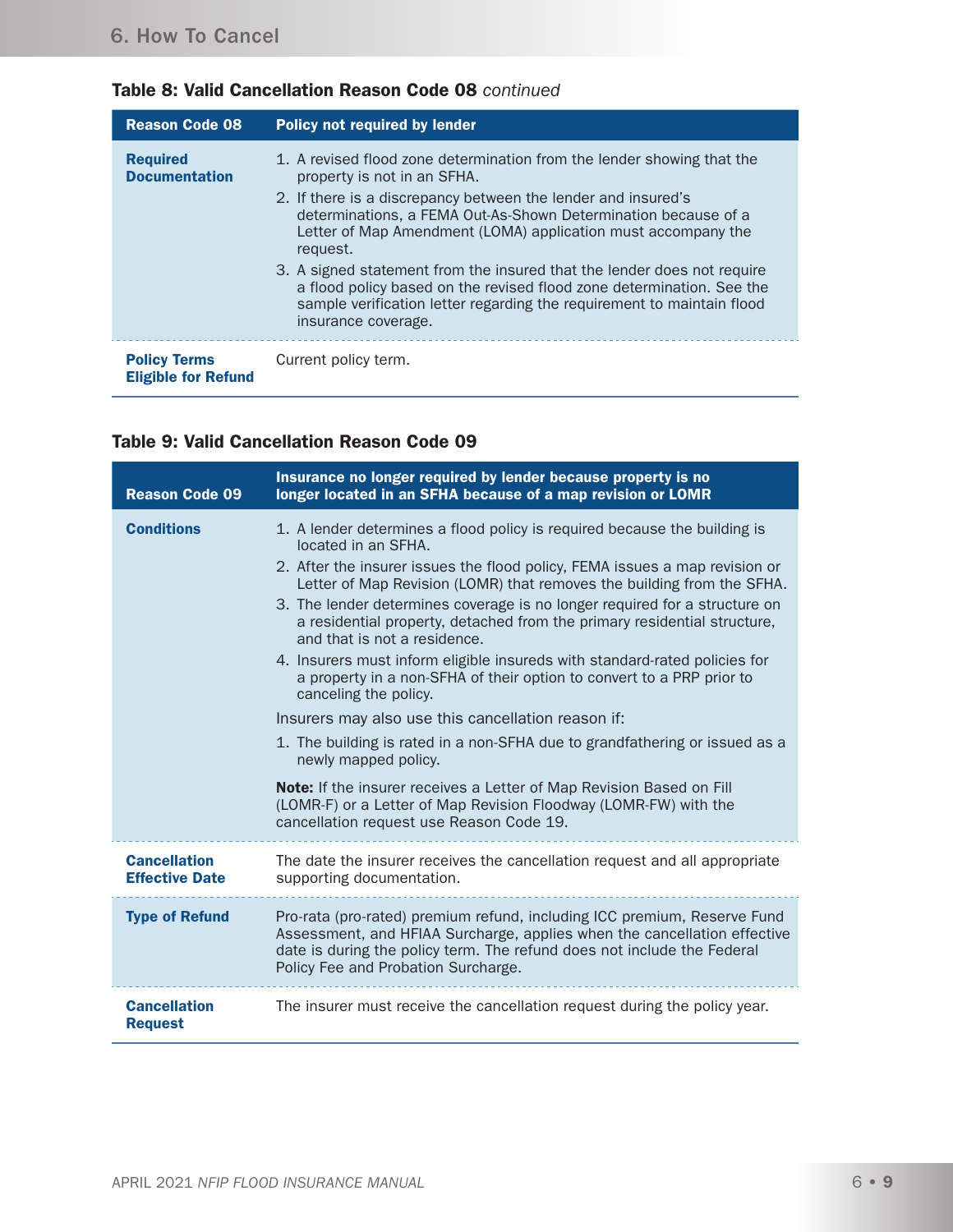# Table 9: Valid Cancellation Reason Code 09 *continued*

| <b>Reason Code 09</b>                             | Insurance no longer required by lender because property is no<br>longer located in an SFHA because of a map revision or LOMR                                                                                                                                                                                                                                                                                                                                                                                                                                                                                                                                                     |
|---------------------------------------------------|----------------------------------------------------------------------------------------------------------------------------------------------------------------------------------------------------------------------------------------------------------------------------------------------------------------------------------------------------------------------------------------------------------------------------------------------------------------------------------------------------------------------------------------------------------------------------------------------------------------------------------------------------------------------------------|
| <b>Required</b><br><b>Documentation</b>           | A signed statement from the insured that the lender no longer requires the<br>policy because the property is no longer in an SFHA due to a map revision,<br>or coverage is no longer required by the lender for a detached structure.                                                                                                                                                                                                                                                                                                                                                                                                                                            |
|                                                   | A copy of the revised map or LOMR; or, in the case of multi-property<br>LOMRs that do not list the property's specific building, street address, lot<br>number, or rural address, any of the following and a copy of the LOMR:                                                                                                                                                                                                                                                                                                                                                                                                                                                   |
|                                                   | 1. A letter that the insured received from the applicable community<br>official, stating that their building was removed from the SFHA by a<br>multi-property LOMR;                                                                                                                                                                                                                                                                                                                                                                                                                                                                                                              |
|                                                   | 2. A letter from the applicable community official, on official letterhead,<br>stating that the building was included in the area removed from the<br>SFHA by the multi-property LOMR, which listed only boundaries/<br>intersections of streets, lot numbers, or rural addresses; or                                                                                                                                                                                                                                                                                                                                                                                            |
|                                                   | 3. In cases, and only in cases, where (1) a community official could not or<br>would not provide a letter, or (2) the building has a rural address, the<br>following set of two documents may be submitted:                                                                                                                                                                                                                                                                                                                                                                                                                                                                      |
|                                                   | • A copy of a legal notice, such as a real estate assessment notice or a<br>water/sewer notice, that shows the lot number, street or rural address,<br>or other legal designation of the location of the building; and                                                                                                                                                                                                                                                                                                                                                                                                                                                           |
|                                                   | • A letter from the mortgage lender that (1) shows the lot number,<br>street or rural address, or other legal designation of the location<br>of the building, and (2) states that the building was within the<br>boundaries of the area removed from the SFHA by the LOMR. Letters<br>from community officials must match the street address and lot<br>number with a specific multi-property LOMR, stating that the individual<br>building street address, lot number, or rural address (e.g., RR, Box #,<br>Hwy) was included in the area covered by the LOMR. The insurer may<br>accept zone determinations in lieu of the documentation cited above<br>for these situations. |
|                                                   | 4. When a condominium association seeks to cancel a RCBAP, the<br>condominium association must provide a signed letter that lists the<br>number of units and specifies the owner of each unit. Each unit owner<br>must provide a release from the lender or sign a statement that there is<br>no lender.                                                                                                                                                                                                                                                                                                                                                                         |
|                                                   | See sample verification letter regarding no requirement to maintain flood<br>insurance coverage.                                                                                                                                                                                                                                                                                                                                                                                                                                                                                                                                                                                 |
| <b>Policy Terms</b><br><b>Eligible for Refund</b> | Current policy term.                                                                                                                                                                                                                                                                                                                                                                                                                                                                                                                                                                                                                                                             |

### Table 10: Valid Cancellation Reason Code 10

| <b>Reason Code 10</b>                        | Condominium unit or association policy converting to RCBAP                                                                                                                                                                                                     |
|----------------------------------------------|----------------------------------------------------------------------------------------------------------------------------------------------------------------------------------------------------------------------------------------------------------------|
| <b>Conditions</b>                            | 1. A standard-rated policy with only building coverage for a condominium<br>unit that is replaced by an RCBAP.<br>2. The unit owner policy and the RCBAP building limits are more than the<br>cost of the unit or over the program maximum limits of coverage. |
| <b>Cancellation</b><br><b>Effective Date</b> | The cancellation effective date is the effective date of the RCBAP.                                                                                                                                                                                            |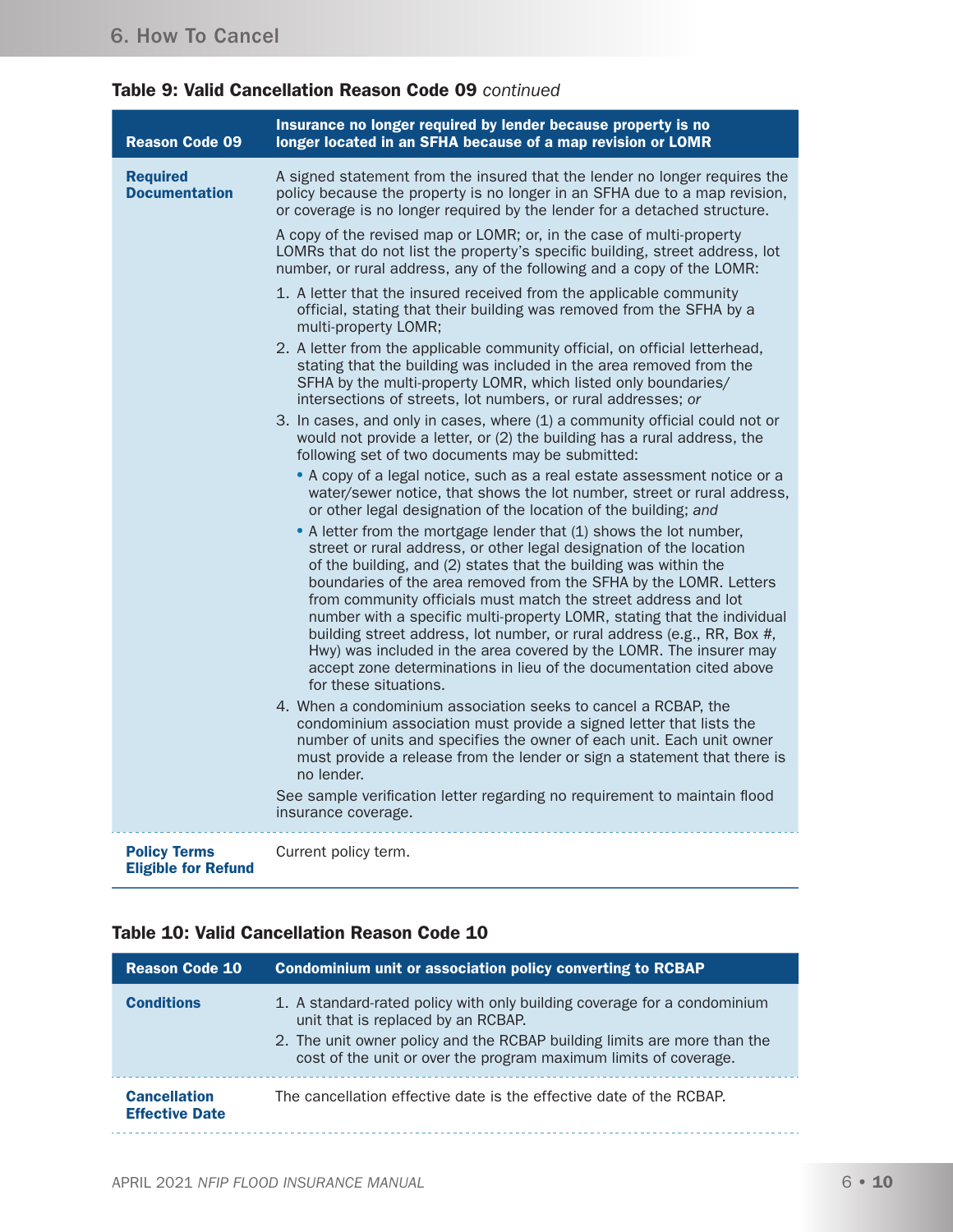| <b>Reason Code 10</b>                             | Condominium unit or association policy converting to RCBAP                                                                                                                                                                                                                                                                                                                                                   |
|---------------------------------------------------|--------------------------------------------------------------------------------------------------------------------------------------------------------------------------------------------------------------------------------------------------------------------------------------------------------------------------------------------------------------------------------------------------------------|
| <b>Type of Refund</b>                             | 1. Pro-rata (pro-rated) premium refund, including ICC premium, Reserve<br>Fund Assessment, and HFIAA Surcharge will apply when coverage<br>provided under the RCBAP during the first policy term is duplicate. The<br>refund does not include the Federal Policy Fee and Probation Surcharge.<br>2. For policy terms after the first term, full premium refunds will apply<br>including fees and surcharges. |
| <b>Cancellation</b><br><b>Request</b>             | The insurer must receive the cancellation request within 1 year of the<br>policy expiration date.                                                                                                                                                                                                                                                                                                            |
| <b>Required</b><br><b>Documentation</b>           | A copy of the RCBAP and documentation showing the replacement cost<br>value of the unit.                                                                                                                                                                                                                                                                                                                     |
| <b>Policy Terms</b><br><b>Eligible for Refund</b> | Up to 5 years prior to the receipt date of the cancellation request.                                                                                                                                                                                                                                                                                                                                         |

# Table 10: Valid Cancellation Reason Code 10 *continued*

#### Table 11: Valid Cancellation Reason Code 12

| <b>Reason Code 12</b>                             | <b>Mortgage paid off</b>                                                                                                                                                                                                                                                                                                                                                                                                                                                          |
|---------------------------------------------------|-----------------------------------------------------------------------------------------------------------------------------------------------------------------------------------------------------------------------------------------------------------------------------------------------------------------------------------------------------------------------------------------------------------------------------------------------------------------------------------|
| <b>Conditions</b>                                 | 1. A lender determines a flood policy is required for a mortgage<br>loan closing.<br>2. After an insurer issues the flood policy, the mortgage loan is paid off.<br>3. There are no paid or pending claims for the policy term(s) in process<br>of cancellation.                                                                                                                                                                                                                  |
| <b>Cancellation</b><br><b>Effective Date</b>      | The date the insurer receives the cancellation request.                                                                                                                                                                                                                                                                                                                                                                                                                           |
| <b>Type of Refund</b>                             | 1. Pro-rata (pro-rated) premium refund, including ICC premium and Reserve<br>Fund Assessment and HFIAA Surcharge, will apply when the cancellation<br>effective date is during the policy term. The refund does not include the<br>Federal Policy Fee and Probation Surcharge.<br>2. A full premium refund, including fees and surcharges, will apply to a<br>renewal policy if the policy renewed after a payoff of the mortgage<br>because it was in the renewal billing cycle. |
| <b>Cancellation</b><br><b>Request</b>             | The insurer must receive the cancellation request during the policy year.                                                                                                                                                                                                                                                                                                                                                                                                         |
| <b>Required</b><br><b>Documentation</b>           | A signed statement from the insured that the mortgage has been paid off<br>and the lender no longer requires flood insurance. See sample verification<br>letter regarding the requirement to maintain flood insurance coverage.                                                                                                                                                                                                                                                   |
| <b>Policy Terms</b><br><b>Eligible for Refund</b> | The pro-rata portion of the policy term in which the mortgage payoff<br>occurred, and the full renewal term if the policy renewed after the<br>mortgage payoff.                                                                                                                                                                                                                                                                                                                   |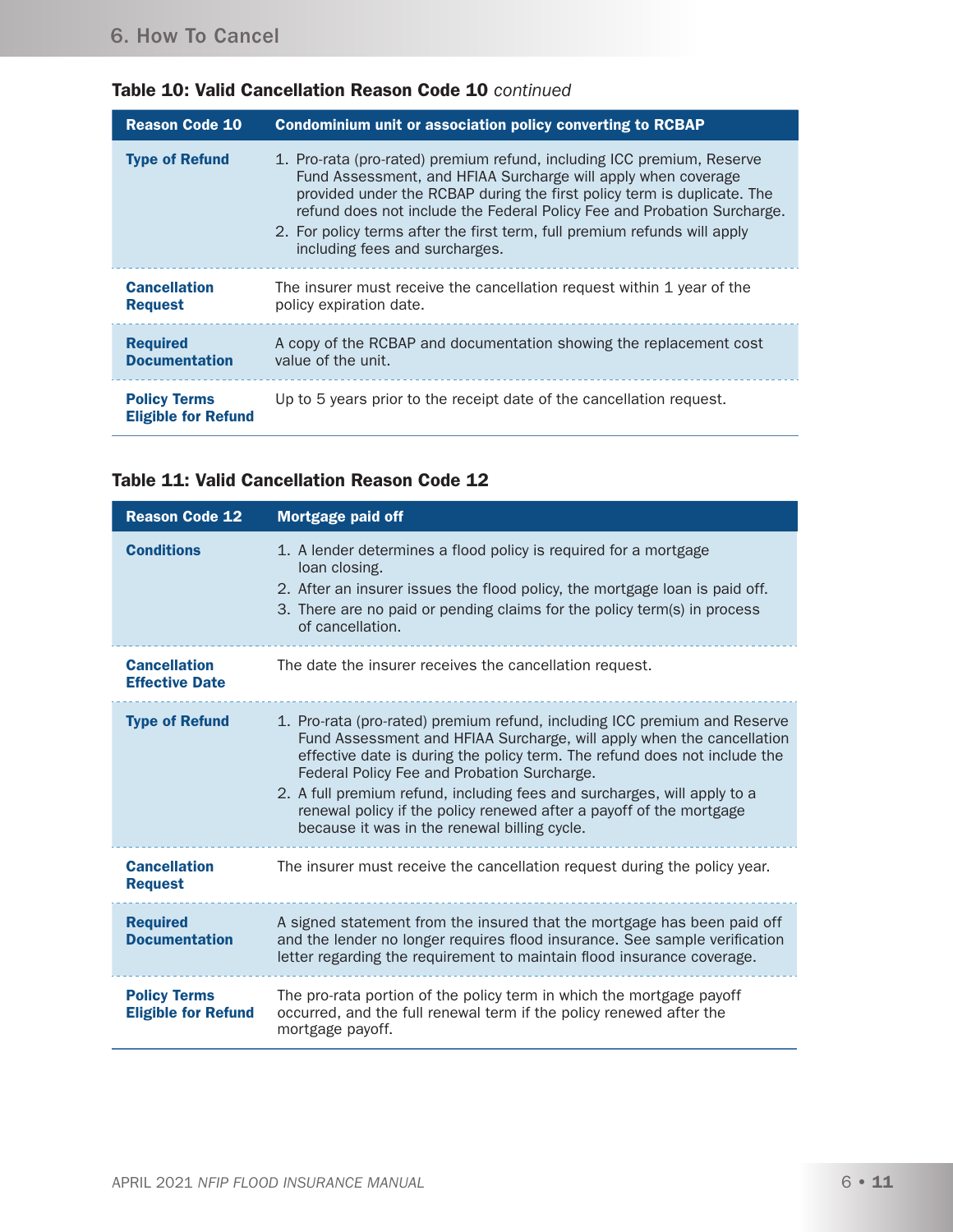| <b>Table 12: Valid Cancellation Reason Code 13</b> |  |  |  |  |
|----------------------------------------------------|--|--|--|--|
|----------------------------------------------------|--|--|--|--|

| <b>Reason Code 13</b>                             | Voidance prior to effective date                                                                                                                                                                                                             |
|---------------------------------------------------|----------------------------------------------------------------------------------------------------------------------------------------------------------------------------------------------------------------------------------------------|
| <b>Conditions</b>                                 | 1. The insured pays the premium for a new policy subject to the 30-day<br>waiting period or for a renewal policy.<br>2. Prior to the effective date of the new or renewal policy, the insured does<br>not want the policy to go into effect. |
| <b>Cancellation</b><br><b>Effective Date</b>      | The policy effective date of the new or renewed policy (voided).                                                                                                                                                                             |
| <b>Type of Refund</b>                             | Full premium refund including fees and surcharges.                                                                                                                                                                                           |
| <b>Cancellation</b><br><b>Request</b>             | The request must be made prior to the policy effective date. The insurer<br>may receive the cancellation request after the policy effective date.                                                                                            |
| <b>Required</b><br><b>Documentation</b>           | A request from the insured to cancel the pending new or renewal policy.                                                                                                                                                                      |
| <b>Policy Terms</b><br><b>Eligible for Refund</b> | Current year.                                                                                                                                                                                                                                |

### Table 13: Valid Cancellation Reason Code 15

| <b>Reason Code 15</b>                        | Insurance no longer required based on FEMA review of lender's<br><b>SFHA determination</b>                                                                                                                                                                                                                                                                                                                                                                                                                                                                                                                                                                                                                                                                                                |
|----------------------------------------------|-------------------------------------------------------------------------------------------------------------------------------------------------------------------------------------------------------------------------------------------------------------------------------------------------------------------------------------------------------------------------------------------------------------------------------------------------------------------------------------------------------------------------------------------------------------------------------------------------------------------------------------------------------------------------------------------------------------------------------------------------------------------------------------------|
| <b>Conditions</b>                            | 1. A lender determines a building is located in an SFHA and requires<br>a flood policy.<br>2. The borrower and/or lender sends a request for a Letter of<br>Determination Review (LODR) to FEMA within 45 days of the lender's<br>notification to the borrower that the building is in an SFHA.<br>3. FEMA issues a LODR indicating the building is not located in an SFHA.<br>4. There are no paid or pending claims for the canceled policy term(s).<br>5. Insurers must inform eligible insureds with standard-rated policies for<br>a property in a non-SFHA of their option to convert to a PRP prior to<br>canceling the policy.<br>Insurers may also use this cancellation reason, for a policy rated in a non-<br>SFHA due to grandfathering, or issued as a newly mapped policy. |
| <b>Cancellation</b><br><b>Effective Date</b> | The date the insurer receives the cancellation request and all required<br>documentation.                                                                                                                                                                                                                                                                                                                                                                                                                                                                                                                                                                                                                                                                                                 |
| <b>Type of Refund</b>                        | 1. Pro-rata (pro-rated) premium refund, including ICC premium, Reserve<br>Fund Assessment and HFIAA Surcharge, will apply when the cancellation<br>effective date is during the policy term. The refund does not include the<br>Federal Policy Fee and Probation Surcharge.<br>2. A full premium refund, including fees and surcharges, will apply in those<br>cases where the policy renewed after receipt of the cancellation request<br>because it was in the renewal billing cycle.                                                                                                                                                                                                                                                                                                   |
| <b>Cancellation</b><br><b>Request</b>        | The insurer must receive the cancellation request during the policy term.                                                                                                                                                                                                                                                                                                                                                                                                                                                                                                                                                                                                                                                                                                                 |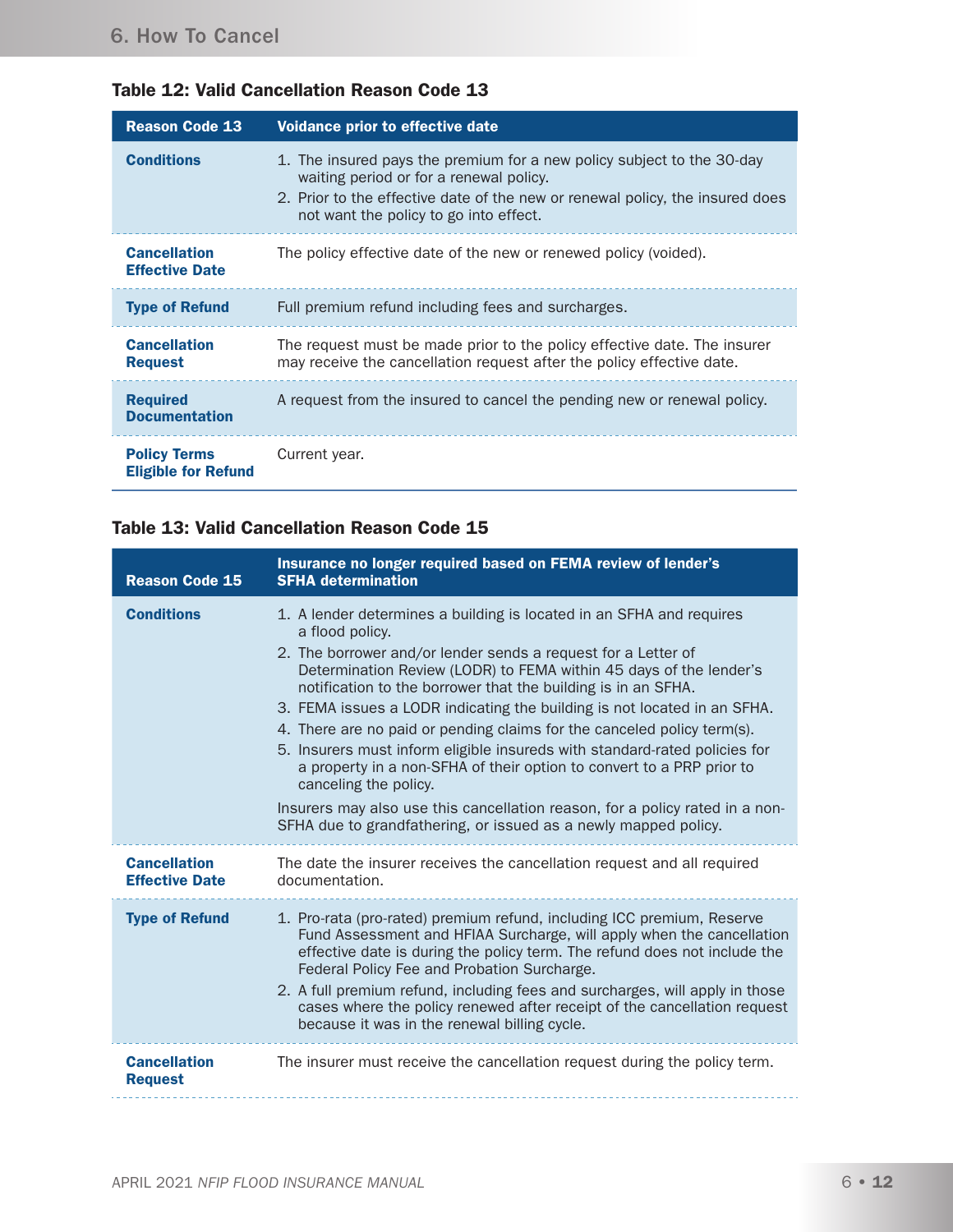| <b>Reason Code 15</b>                             | Insurance no longer required based on FEMA review of lender's<br><b>SFHA determination</b>                                                                                                                                       |
|---------------------------------------------------|----------------------------------------------------------------------------------------------------------------------------------------------------------------------------------------------------------------------------------|
| <b>Required</b><br><b>Documentation</b>           | 1. A copy of FEMA's LODR.<br>2. A signed statement from the insured that the lender no longer requires<br>flood insurance. See the sample verification letter detailing the<br>requirement to maintain flood insurance coverage. |
| <b>Policy Terms</b><br><b>Eligible for Refund</b> | The pro-rata (pro-rated) portion of the policy term in which the insurer<br>received the cancellation request, and the full renewal term if the policy<br>renewed after the insurer received the cancellation request.           |

# Table 13: Valid Cancellation Reason Code 15 *continued*

#### Table 14: Valid Cancellation Reason Code 18

| <b>Reason Code 18</b>                             | Mortgage paid off on an MPPP policy                                                                                                                                                                                                                                                                                                                                                                                                                                                                                                            |
|---------------------------------------------------|------------------------------------------------------------------------------------------------------------------------------------------------------------------------------------------------------------------------------------------------------------------------------------------------------------------------------------------------------------------------------------------------------------------------------------------------------------------------------------------------------------------------------------------------|
| <b>Conditions</b>                                 | 1. The lender determines a flood policy is required as part of a mortgage<br>loan closing.<br>2. The lender applies for a policy under the MPPP.<br>3. The mortgage loan is paid off after an insurer issues the MPPP<br>flood policy,<br>4. There are no paid or pending claims for the canceled policy term(s).                                                                                                                                                                                                                              |
| <b>Cancellation</b><br><b>Effective Date</b>      | The date the insurer receives the cancellation request.                                                                                                                                                                                                                                                                                                                                                                                                                                                                                        |
| <b>Type of Refund</b>                             | 1. Pro-rata (pro-rated) premium refund, including ICC premium, Reserve<br>Fund Assessment, and HFIAA Surcharge, applies when the cancellation<br>effective date occurs during the policy term. The refund does not include<br>the Federal Policy Fee and Probation Surcharge.<br>2. A full premium refund, including fees and surcharges, will apply in those<br>cases where the policy renewed after the lender considers the mortgage<br>paid in full and the insurer receives the cancellation request during the<br>renewal billing cycle. |
| <b>Cancellation</b><br><b>Request</b>             | The insurer must receive the cancellation request during the policy term.                                                                                                                                                                                                                                                                                                                                                                                                                                                                      |
| <b>Required</b><br><b>Documentation</b>           | A written statement acknowledging the paid-in-full mortgage from the<br>lender. A signed statement from the insured that the lender no longer<br>requires flood insurance. See the sample verification letter regarding the<br>requirement to maintain flood insurance coverage.                                                                                                                                                                                                                                                               |
| <b>Policy Terms</b><br><b>Eligible for Refund</b> | The pro-rata (pro-rated) portion of the policy term in which the mortgage<br>payoff occurred, and the full renewal term if the policy renewed after the<br>mortgage payoff.                                                                                                                                                                                                                                                                                                                                                                    |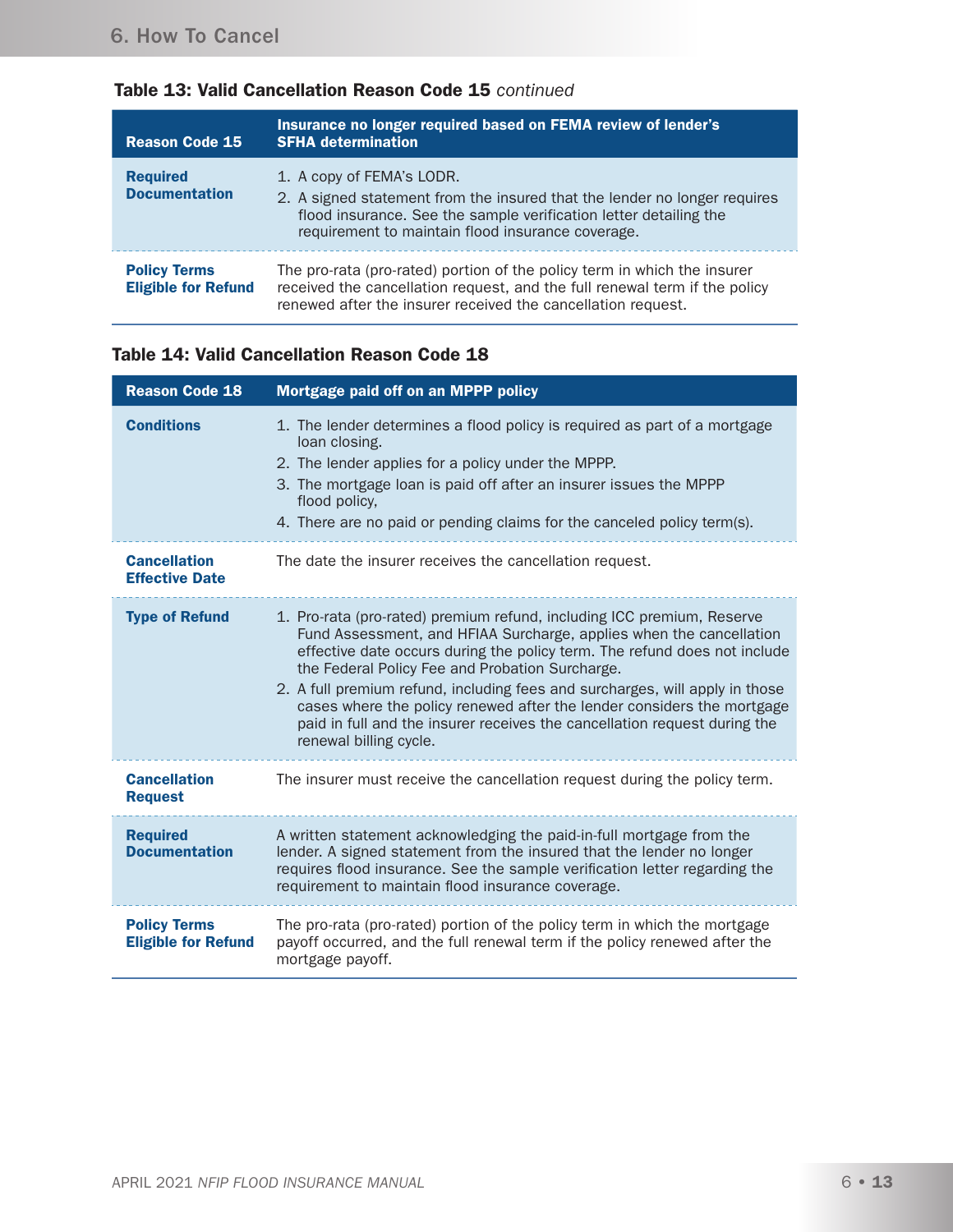### Table 15: Valid Cancellation Reason Code 19

| <b>Reason Code 19</b>                             | Insurance no longer required by the lender because the building has<br>been removed from the SFHA by means of a LOMA, including LOMR-F<br>and LOMR-FW                                                                                                                                                                                                                                                                                                                                                                                                                                                                                                                                                                                    |
|---------------------------------------------------|------------------------------------------------------------------------------------------------------------------------------------------------------------------------------------------------------------------------------------------------------------------------------------------------------------------------------------------------------------------------------------------------------------------------------------------------------------------------------------------------------------------------------------------------------------------------------------------------------------------------------------------------------------------------------------------------------------------------------------------|
| <b>Conditions</b>                                 | 1. A lender determines a flood policy is required because the building is<br>located in an SFHA.<br>2. FEMA issues a LOMA, including LOMR-F and LOMR-FW, that removes the<br>building from the SFHA after the insurer issues the flood policy.<br>3. The lender confirms in writing that a flood policy is no longer required.<br>4. There are no paid or pending claims for the canceled policy term(s).<br>Insurers may also use this cancellation reason for a policy rated in a non-<br>SFHA due to grandfathering, or issued as a newly mapped policy.<br>Insurers must inform eligible insureds with standard-rated policies for<br>a property in a non-SFHA of their option to convert to a PRP prior to<br>canceling the policy. |
|                                                   | Note: The RCBAP requires a signed letter from the condominium<br>association listing the number of units and specifying the owner of each<br>unit. Every unit owner must provide a lender release or a statement that<br>there is no lender. See sample verification letter at the end of this section.                                                                                                                                                                                                                                                                                                                                                                                                                                  |
| <b>Cancellation</b><br><b>Effective Date</b>      | Current policy term and 1 prior policy term provided the LOMA issuance<br>occurred within 60 days before the current policy's effective date and<br>there are no pending or issued claim payments during the canceled terms.                                                                                                                                                                                                                                                                                                                                                                                                                                                                                                             |
| <b>Type of Refund</b>                             | A premium refund, including ICC, Reserve Fund Assessment, and HFIAA<br>Surcharge. The refund does not include the Federal Policy Fee and<br>Probation Surcharge.                                                                                                                                                                                                                                                                                                                                                                                                                                                                                                                                                                         |
| <b>Cancellation</b><br><b>Request</b>             | Insurer must receive the request during the policy term or within 6 months<br>of the policy expiration date.                                                                                                                                                                                                                                                                                                                                                                                                                                                                                                                                                                                                                             |
| <b>Required</b><br><b>Documentation</b>           | Statement from the mortgagee that flood insurance is no longer required<br>or a signed statement from the insured that the lender no longer<br>requires flood insurance. See the sample verification letter regarding the<br>requirement to maintain flood insurance coverage. Also, include a copy of<br>the LOMA.                                                                                                                                                                                                                                                                                                                                                                                                                      |
| <b>Policy Terms</b><br><b>Eligible for Refund</b> | Current policy term and 1 prior policy term provided the LOMA issuance<br>took place within 60 days before the current policy's effective date.<br>There are no paid or pending claims during the year of the policy term<br>cancellation.<br>Example: The flood policy was effective from January 1, 2015, to January<br>1, 2016, and renewed January 1, 2016, to January 1, 2017. The effective<br>date of the LOMA is December 1, 2015. The cancellation will be effective<br>January 1, 2015.<br>Note: There will be no refund if the date of the LOMA is more than 60 days<br>prior to the most recent renewal or for a policy term that ended prior to the<br>LOMA effective date.                                                 |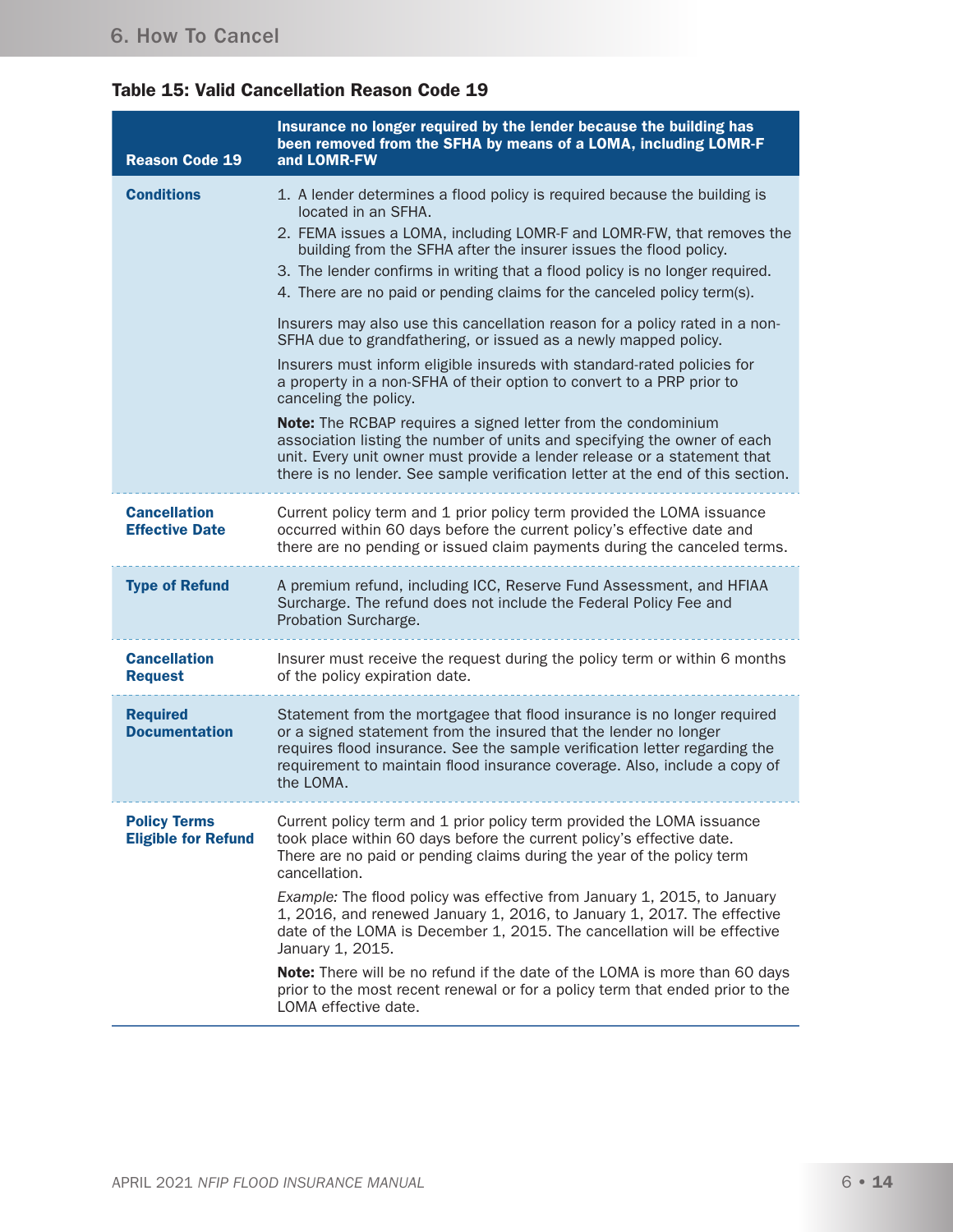|  |  | <b>Table 16: Valid Cancellation Reason Code 20</b> |  |  |  |
|--|--|----------------------------------------------------|--|--|--|
|--|--|----------------------------------------------------|--|--|--|

| <b>Reason Code 20</b>                             | Policy written to the wrong facility                                                             |
|---------------------------------------------------|--------------------------------------------------------------------------------------------------|
| <b>Conditions</b>                                 | The wrong insurer issues a policy with building coverage for an SRL.                             |
| <b>Cancellation</b><br><b>Effective Date</b>      | The cancellation effective date will be the effective date of the current<br>policy (nullified). |
| <b>Type of Refund</b>                             | Full premium refund including fees and surcharges.                                               |
| <b>Cancellation</b><br><b>Request</b>             | The insurer must receive the cancellation request during the current<br>policy term.             |
| <b>Required</b><br><b>Documentation</b>           | A report from the NFIP that lists the building as an SRL Property.                               |
| <b>Policy Terms</b><br><b>Eligible for Refund</b> | Current policy term.                                                                             |

### Table 17: Valid Cancellation Reason Code 21

| <b>Reason Code 21</b>                                       | <b>Continuous lake flooding or closed basin lakes</b>                                                                                            |
|-------------------------------------------------------------|--------------------------------------------------------------------------------------------------------------------------------------------------|
| <b>Conditions</b>                                           | 1. FEMA notification of a continuous lake flooding or closed basin lakes<br>property.<br>2. The cancellation can be for only 1 term of a policy. |
| <b>Cancellation</b><br><b>Effective Date</b>                | Must be after the date of loss.                                                                                                                  |
| <b>Type of Refund</b>                                       | No premium refund allowed.                                                                                                                       |
| <b>Cancellation</b><br><b>Request</b>                       | N/A                                                                                                                                              |
| <b>Required</b><br><b>Documentation</b>                     | FEMA notification.                                                                                                                               |
| <b>Policy Terms</b><br><b>Eligible for</b><br><b>Refund</b> | N/A                                                                                                                                              |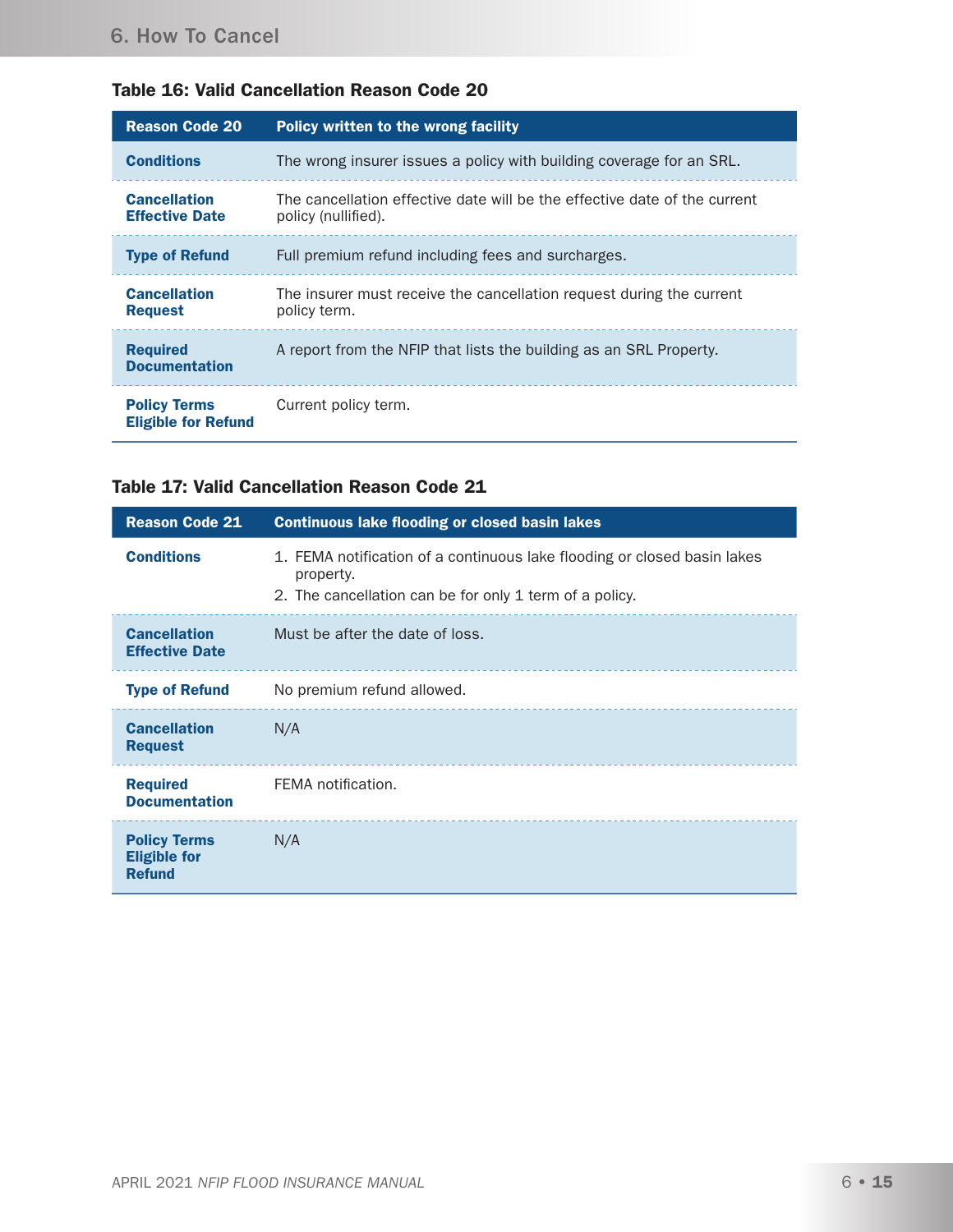| <b>Table 18: Valid Cancellation Reason Code 22</b> |  |  |  |  |
|----------------------------------------------------|--|--|--|--|
|----------------------------------------------------|--|--|--|--|

| <b>Reason Code 22</b>                                     | Cancel/rewrite due to misrating                                                                                                                                                                                                                                                                                                                                                                                                                                                                                                                                                                                                                                                                                                                                                                                     |
|-----------------------------------------------------------|---------------------------------------------------------------------------------------------------------------------------------------------------------------------------------------------------------------------------------------------------------------------------------------------------------------------------------------------------------------------------------------------------------------------------------------------------------------------------------------------------------------------------------------------------------------------------------------------------------------------------------------------------------------------------------------------------------------------------------------------------------------------------------------------------------------------|
| <b>Valid Reasons</b>                                      | 1. To correct a policy effective date;<br>2. To cancel and rewrite ineligible PRPs or MPPP policies within the<br>same company;<br>3. To cancel a standard-rated policy that is eligible for a PRP due to<br>misrating, as defined in the How to Endorse section of this manual. This<br>includes a standard-rated policy incorrectly rated in an SFHA, or failure<br>to apply for a Newly Mapped property;<br>4. The property was eligible for continuous coverage or built-in-compliance<br>grandfathering discovered after the time of application; and<br>5. System constraints prevent a legitimate correction.                                                                                                                                                                                                |
| <b>Conditions</b>                                         | There are no paid or pending claims for the canceled policy term(s).                                                                                                                                                                                                                                                                                                                                                                                                                                                                                                                                                                                                                                                                                                                                                |
| Cancellation/<br><b>Rewrite Effective</b><br><b>Dates</b> | The cancellation date and the rewritten policy effective date must be the<br>effective date of the first eligible policy term.                                                                                                                                                                                                                                                                                                                                                                                                                                                                                                                                                                                                                                                                                      |
| <b>Type of Refund</b>                                     | Full premium refund including fees and surcharges. Apply the refund to the<br>newly rewritten policy.                                                                                                                                                                                                                                                                                                                                                                                                                                                                                                                                                                                                                                                                                                               |
| <b>Cancellation</b><br><b>Request</b>                     | N/A                                                                                                                                                                                                                                                                                                                                                                                                                                                                                                                                                                                                                                                                                                                                                                                                                 |
| <b>Required</b><br><b>Documentation</b>                   | The insurer must retain documentation supporting the misrating. For a<br>standard-rated policy eligible for the PRP, submit one of the following:<br>1. A LOMA.<br>2. A LOMR.<br>3. A letter indicating the property address and flood zone of the building,<br>and signed and dated by a local community official.<br>4. An EC indicating the exact location and flood zone of the building signed<br>and dated by a surveyor, an engineer, an architect, or a local community<br>official.<br>5. A flood zone determination certification that guarantees the accuracy of<br>the information; or<br>6. A copy of the most recent flood map marked to show the exact location<br>and flood zone of the building, though additional documentation may be<br>required if the building is close to the zone boundary. |
| <b>Policy Terms</b><br><b>Eligible for Refund</b>         | 1. Going back a maximum of 5 years from the current term when<br>converting a standard-rated B, C, or X zone policy to a PRP; or a policy<br>misrated in an SFHA that is eligible for a PRP.<br>2. In determining the number of policy years for refund eligibility, do not<br>include terms that expired before a lapse in coverage.                                                                                                                                                                                                                                                                                                                                                                                                                                                                               |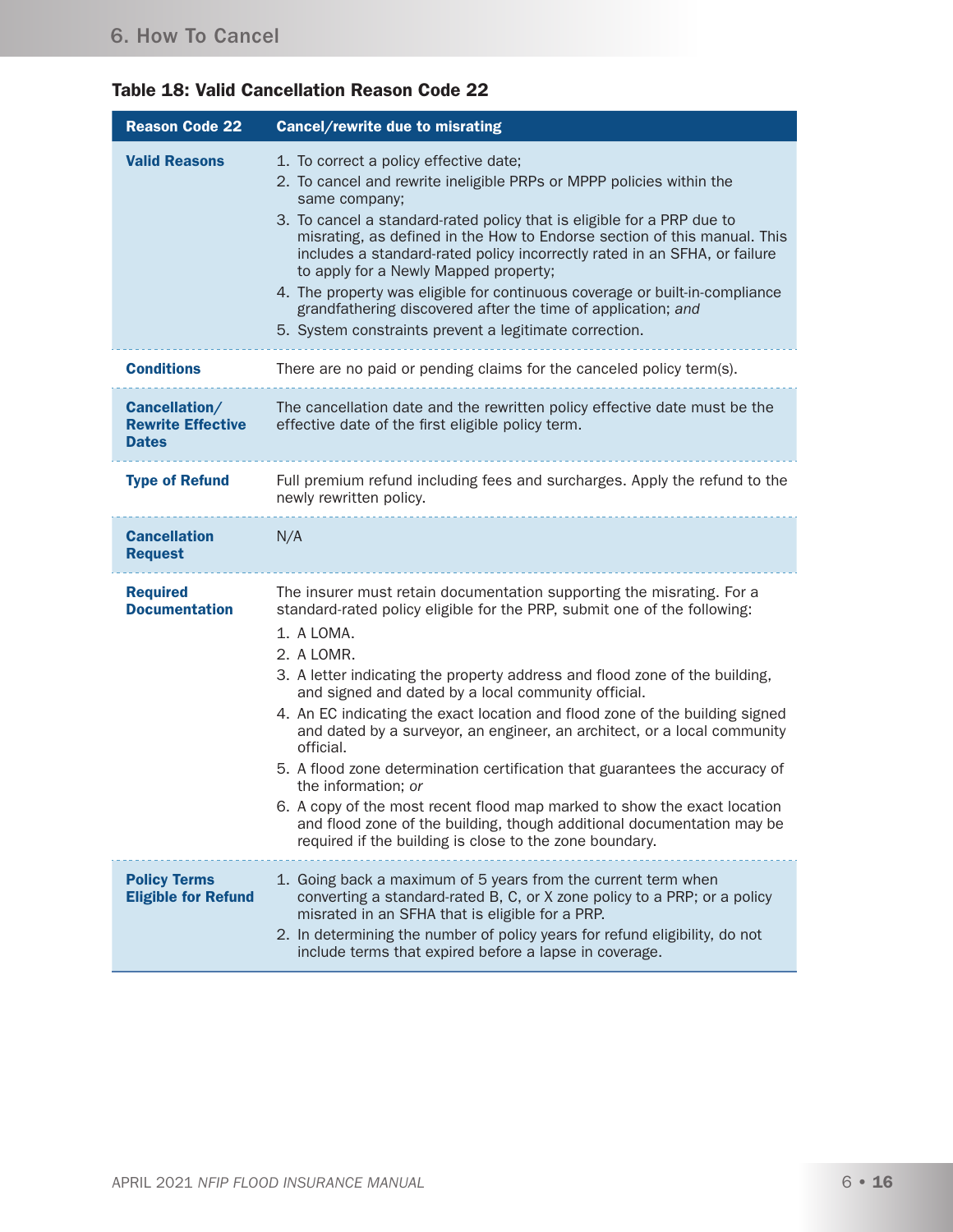| <b>Reason Code 23</b>                             | <b>Fraud</b>                                                                                                                                                                                                                     |
|---------------------------------------------------|----------------------------------------------------------------------------------------------------------------------------------------------------------------------------------------------------------------------------------|
| <b>Valid Reasons</b>                              | FEMA determines that an insured or agent committed fraud or<br>misrepresented a material fact.                                                                                                                                   |
| <b>Cancellation</b><br><b>Effective Date</b>      | The cancellation effective date will be the effective date of the policy term<br>during which the fraudulent act or misrepresentation of material fact was<br>committed.                                                         |
| <b>Type of Refund</b>                             | 1. There is no premium refund for this reason code.<br>2. If the agent did not commit or participate in the fraud, the agent will<br>retain the full commission and there is no reduction to the insurer's<br>expense allowance. |
| <b>Cancellation</b><br><b>Request</b>             | N/A                                                                                                                                                                                                                              |
| <b>Required</b><br><b>Documentation</b>           | FEMA notification.                                                                                                                                                                                                               |
| <b>Policy Terms</b><br><b>Eligible for Refund</b> | N/A                                                                                                                                                                                                                              |

# Table 19: Valid Cancellation Reason Code 23

### Table 20: Valid Cancellation Reason Code 24

| <b>Reason Code 24</b>                                     | Cancel/rewrite due to map revision, LOMA, or LOMR                                                                                                  |
|-----------------------------------------------------------|----------------------------------------------------------------------------------------------------------------------------------------------------|
| <b>Valid Reasons</b>                                      | To cancel a standard-rated flood insurance policy and rewrite to a PRP<br>within the same company as the result of a map revision, LOMA, or LOMR.  |
| <b>Conditions</b>                                         | There are no paid or pending claims for the canceled policy term(s).                                                                               |
| Cancellation/<br><b>Rewrite Effective</b><br><b>Dates</b> | The cancellation date and the rewritten policy effective date must be the<br>effective date of the first eligible policy term.                     |
| <b>Type of Refund</b>                                     | Full premium refund including fees and surcharges. The insurer must apply<br>the refund to the new rewritten policy.                               |
| <b>Cancellation</b><br><b>Request</b>                     | The insurer must receive the request during the policy term.                                                                                       |
| <b>Required</b><br><b>Documentation</b>                   | 1. A copy of the revised map, LOMA, or LOMR.<br>2. A signed and dated cancellation/nullification request.                                          |
| <b>Policy Terms</b><br><b>Eligible for Refund</b>         | Up to five policy years from receipt date of cancellation request provided<br>there are no paid or pending claims for the canceled policy term(s). |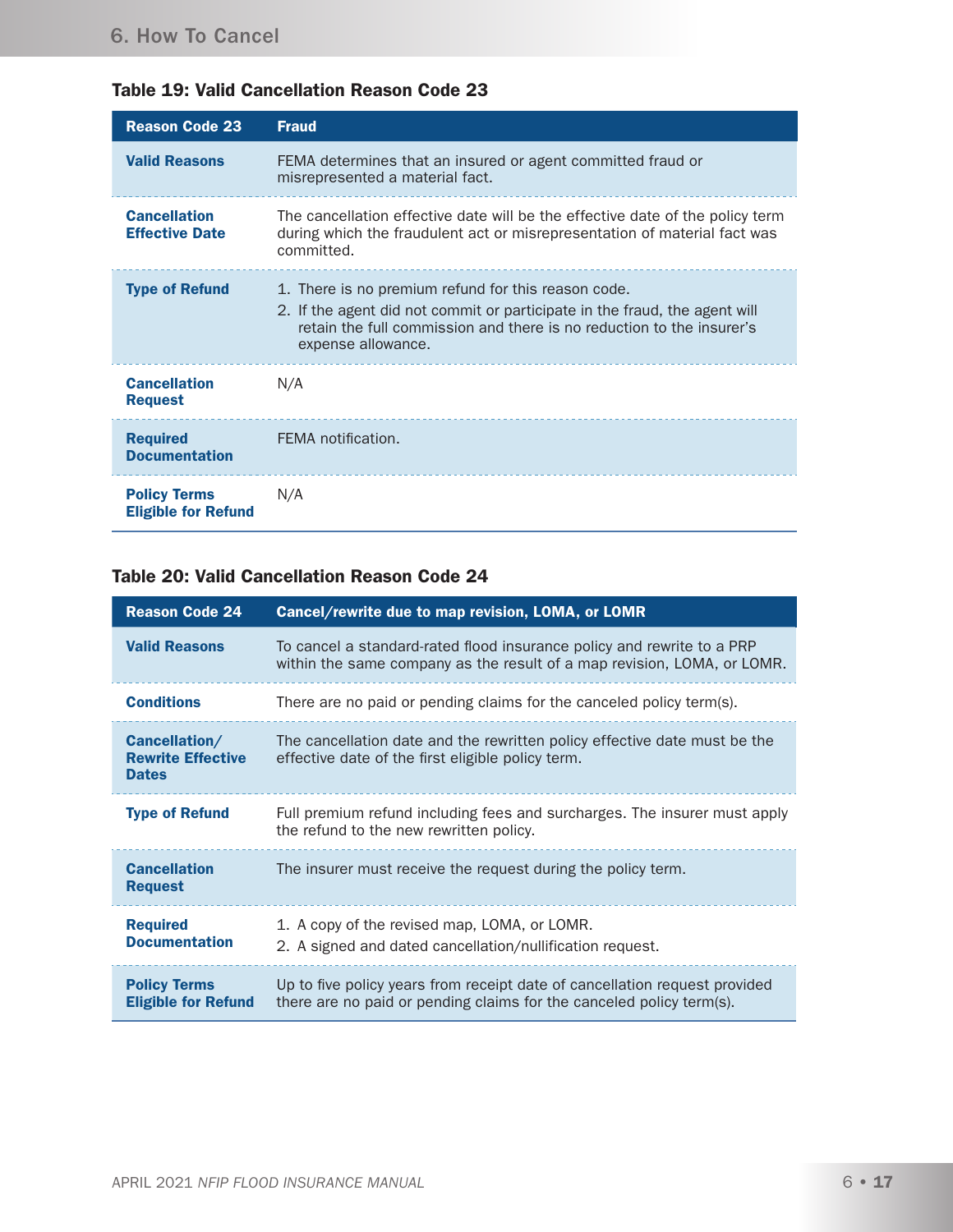| <b>Reason Code 25</b>                             | <b>HFIAA Section 28 refund</b>                                                                                                      |
|---------------------------------------------------|-------------------------------------------------------------------------------------------------------------------------------------|
| <b>Valid Reasons</b>                              | To cancel and rewrite policies subject to the HFIAA.                                                                                |
| <b>Cancellation</b><br><b>Effective Date</b>      | The policy term affected by HFIAA Section 28 reunderwriting on or after<br>October 1, 2016 or renewing on or after October 1, 2017. |
| <b>Type of Refund</b>                             | Full premium refund including fees and surcharges. The insurer must apply<br>the refund to the new rewritten policy.                |
| <b>Cancellation</b><br><b>Request</b>             | N/A                                                                                                                                 |
| <b>Required</b><br><b>Documentation</b>           | 1. Declarations page; and<br>2. Flood zone determination, a copy of the current map, or any other<br>applicable documentation.      |
| <b>Policy Terms</b><br><b>Eligible for Refund</b> | Up to five years.                                                                                                                   |

# Table 21: Valid Cancellation Reason Code 25

#### Table 22: Valid Cancellation Reason Code 26

Note: Cancellation request must be submitted to FEMA for review.

| <b>Reason Code 26</b>                             | Duplicate policy from source other than NFIP                                                                                                                                                                                                                                                                                                                                                                                                                                                 |
|---------------------------------------------------|----------------------------------------------------------------------------------------------------------------------------------------------------------------------------------------------------------------------------------------------------------------------------------------------------------------------------------------------------------------------------------------------------------------------------------------------------------------------------------------------|
| <b>Valid Reasons</b>                              | To cancel an NFIP policy when the insured obtained a duplicate policy<br>from sources other than the NFIP. This reason can only be used when the<br>insured did not intend to renew or purchase the NFIP policy because they<br>purchased duplicate flood insurance coverage from a non-NFIP insurer.<br>The NFIP will presume that an insured did not intend to renew their policy<br>if they purchased a duplicate non-NFIP policy prior to the NFIP policy's<br>purchase or renewal date. |
|                                                   | If the insured requested to cancel or not renew the NFIP policy prior to the<br>NFIP policy effective date, refer to Table 12: Reason Code 13 Voidance<br>prior to effective date.                                                                                                                                                                                                                                                                                                           |
| <b>Cancellation</b><br><b>Effective Date</b>      | The effective date of the NFIP policy (nullified).                                                                                                                                                                                                                                                                                                                                                                                                                                           |
| <b>Type of Refund</b>                             | Full premium refund including fees and surcharges.                                                                                                                                                                                                                                                                                                                                                                                                                                           |
| <b>Cancellation</b><br><b>Request</b>             | An NFIP insurer may cancel (nullify) a policy using this reason code without<br>further approval from FEMA if: (1) the policyholder purchased a duplicate<br>non-NFIP policy prior to the NFIP policy's purchase or renewal date, and (2)<br>submitted the request to the NFIP insurer within 30 days of the NFIP policy<br>becoming effective. FEMA must review and approve all other requests<br>under this reason code.                                                                   |
|                                                   | These requests can be sent to NFIPUnderwritingmailbox@fema.dhs.gov<br>with an explanation explaining the circumstances and a copy of both the<br>NFIP and non-NFIP policy.                                                                                                                                                                                                                                                                                                                   |
| <b>Required</b><br><b>Documentation</b>           | Evidence of valid duplicate non-NFIP flood insurance policy, such as a<br>declaration page.                                                                                                                                                                                                                                                                                                                                                                                                  |
| <b>Policy Terms</b><br><b>Eligible for Refund</b> | Current year.                                                                                                                                                                                                                                                                                                                                                                                                                                                                                |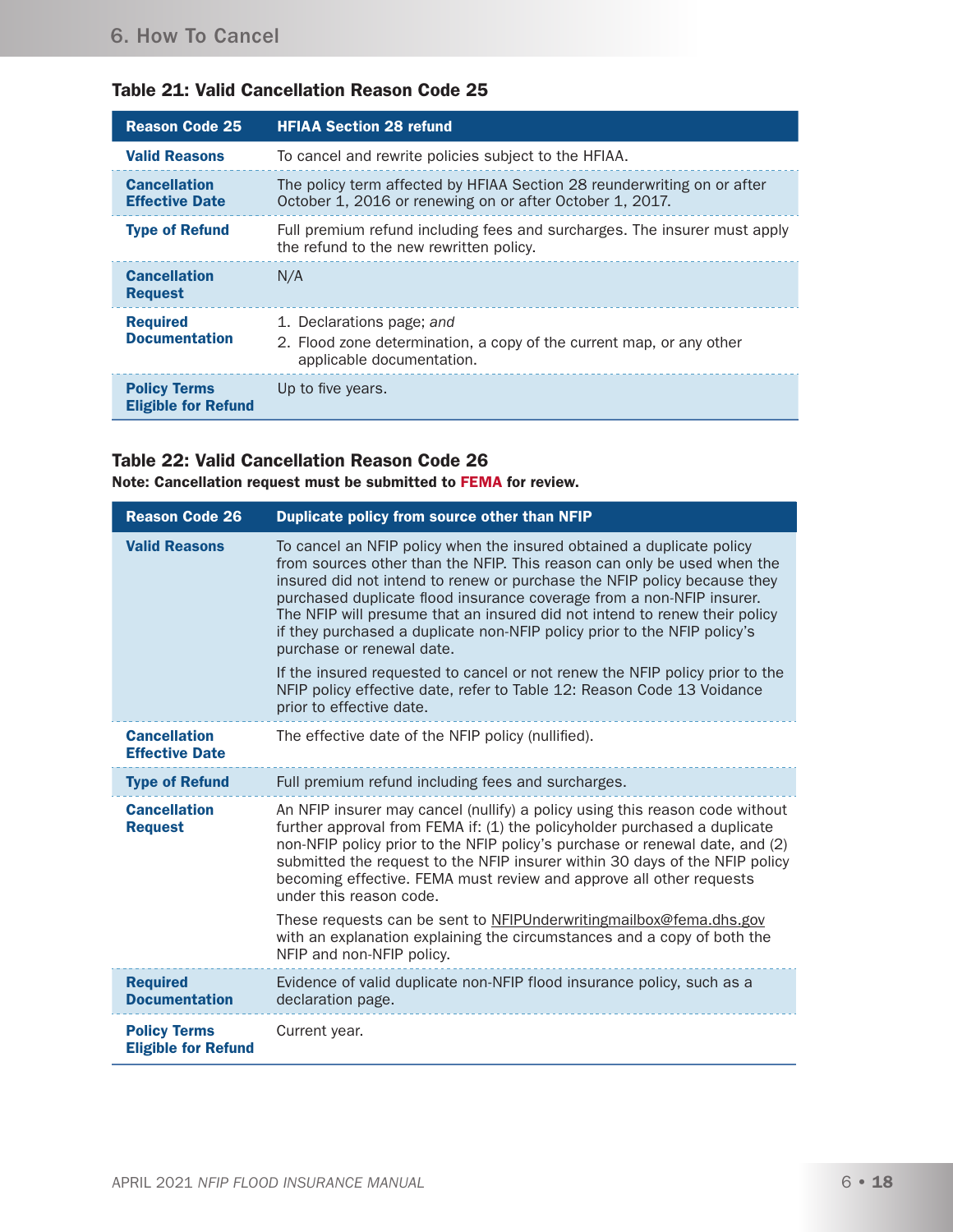# V. Processing Outcomes for Cancellation/Nullification of a Flood Insurance Policy

|                                                                 | <b>SIGNATURE</b><br><b>REQUIRED</b>        | <b>PREMIUM REFUND</b><br>(Including ICC,<br><b>Reserve Fund</b><br><b>PROBATION</b><br><b>Assessment, and</b><br><b>SURCHARGE</b><br><b>HFIAA Surcharge)</b> |                                                                                                  | <b>FEDERAL</b><br><b>POLICY FEE</b> |                               | <b>PRODUCER COMMISSION</b><br>(Direct Business Only) |                               |                                 |                           |                           |
|-----------------------------------------------------------------|--------------------------------------------|--------------------------------------------------------------------------------------------------------------------------------------------------------------|--------------------------------------------------------------------------------------------------|-------------------------------------|-------------------------------|------------------------------------------------------|-------------------------------|---------------------------------|---------------------------|---------------------------|
| <b>REASON CODE</b><br>for Cancellation/<br><b>Nullification</b> | Insured,<br><b>Agent or</b><br><b>Both</b> | <b>Full</b>                                                                                                                                                  | Pro<br>Rata                                                                                      | <b>Full</b><br><b>Refund</b>        | <b>Fully</b><br><b>Earned</b> | <b>Full</b><br><b>Refund</b>                         | <b>Fully</b><br><b>Earned</b> | <b>Full</b><br><b>Deduction</b> | Pro<br>Rata               | <b>Retained</b>           |
| $\mathbf{1}$                                                    | $\ast$                                     |                                                                                                                                                              | $\boldsymbol{\mathsf{x}}$                                                                        |                                     | $\boldsymbol{\mathsf{x}}$     |                                                      | $\boldsymbol{\mathsf{x}}$     |                                 | $\boldsymbol{\mathsf{x}}$ |                           |
| $\overline{2}$                                                  | <b>Both</b>                                |                                                                                                                                                              | $\pmb{\times}$                                                                                   |                                     | $\boldsymbol{\mathsf{x}}$     |                                                      | $\boldsymbol{\mathsf{x}}$     |                                 | $\boldsymbol{\mathsf{x}}$ |                           |
| $\overline{3}$                                                  | <b>Both</b>                                |                                                                                                                                                              | $\boldsymbol{\mathsf{x}}$                                                                        |                                     | $\boldsymbol{\mathsf{x}}$     |                                                      | $\boldsymbol{\mathsf{x}}$     |                                 | $\boldsymbol{\mathsf{x}}$ |                           |
| $\overline{4}$                                                  | $\ast$                                     |                                                                                                                                                              | $\boldsymbol{\mathsf{x}}$                                                                        |                                     | $\pmb{\times}$                |                                                      | $\boldsymbol{\mathsf{x}}$     |                                 | $\pmb{\times}$            |                           |
| $5\phantom{.0}$                                                 | Agent                                      | $\boldsymbol{\mathsf{x}}$                                                                                                                                    |                                                                                                  | $\boldsymbol{\mathsf{x}}$           |                               | $\boldsymbol{\mathsf{x}}$                            |                               | $\boldsymbol{\mathsf{x}}$       |                           |                           |
| $\boldsymbol{6}$                                                | $\ast$                                     | $\boldsymbol{\mathsf{x}}$                                                                                                                                    |                                                                                                  | $\boldsymbol{\mathsf{x}}$           |                               | $\boldsymbol{\mathsf{x}}$                            |                               | $\pmb{\times}$                  |                           |                           |
| $\overline{7}$                                                  | <b>Both</b>                                | $\boldsymbol{\mathsf{x}}$                                                                                                                                    |                                                                                                  | $\boldsymbol{\mathsf{x}}$           |                               | $\boldsymbol{\mathsf{x}}$                            |                               | $\boldsymbol{\mathsf{x}}$       |                           |                           |
| 8                                                               | <b>Both</b>                                |                                                                                                                                                              | $\pmb{\times}$                                                                                   |                                     | $\pmb{\times}$                |                                                      | $\boldsymbol{\mathsf{x}}$     |                                 | $\pmb{\times}$            |                           |
| $9\,$                                                           | <b>Both</b>                                |                                                                                                                                                              | $\boldsymbol{\mathsf{x}}$                                                                        |                                     | $\boldsymbol{\mathsf{x}}$     |                                                      | $\boldsymbol{\mathsf{x}}$     |                                 |                           | $\boldsymbol{\mathsf{x}}$ |
| 10                                                              | <b>Both</b>                                |                                                                                                                                                              | $\pmb{\times}$                                                                                   |                                     | $\boldsymbol{\mathsf{x}}$     |                                                      | $\boldsymbol{\mathsf{x}}$     |                                 | $\boldsymbol{\mathsf{x}}$ |                           |
| 12                                                              | <b>Both</b>                                |                                                                                                                                                              | $\boldsymbol{\mathsf{x}}$                                                                        |                                     | $\boldsymbol{\mathsf{x}}$     |                                                      | $\boldsymbol{\mathsf{x}}$     |                                 | $\boldsymbol{\mathsf{x}}$ |                           |
| 13                                                              | <b>Both</b>                                | $\boldsymbol{\mathsf{x}}$                                                                                                                                    |                                                                                                  | $\boldsymbol{\mathsf{x}}$           |                               | $\boldsymbol{\mathsf{x}}$                            |                               | $\boldsymbol{\mathsf{x}}$       |                           |                           |
| 15                                                              | <b>Both</b>                                |                                                                                                                                                              | $\boldsymbol{\mathsf{x}}$                                                                        |                                     | $\boldsymbol{\mathsf{x}}$     |                                                      | $\boldsymbol{\mathsf{x}}$     |                                 | $\boldsymbol{\mathsf{x}}$ |                           |
| 18                                                              | <b>Both</b>                                |                                                                                                                                                              | $\pmb{\times}$                                                                                   |                                     | $\pmb{\times}$                |                                                      | $\boldsymbol{\mathsf{x}}$     |                                 | $\pmb{\times}$            |                           |
| 19                                                              | <b>Both</b>                                | $\boldsymbol{\mathsf{x}}$                                                                                                                                    |                                                                                                  |                                     | $\boldsymbol{\mathsf{x}}$     |                                                      | $\boldsymbol{\mathsf{x}}$     |                                 |                           | $\boldsymbol{\mathsf{x}}$ |
| 20                                                              | <b>Both</b>                                | ×                                                                                                                                                            |                                                                                                  | $\boldsymbol{\mathsf{x}}$           |                               | $\boldsymbol{\mathsf{x}}$                            |                               | $\mathsf{x}$                    |                           |                           |
| 21                                                              | $\ast$                                     |                                                                                                                                                              | NO REFUND OF PREMIUM, FEDERAL POLICY FEE, RESERVE<br>FUND ASSESSMENT AND HFIAA SURCHARGE ALLOWED |                                     |                               |                                                      |                               |                                 |                           | $\boldsymbol{\mathsf{x}}$ |
| 22                                                              | $\ast$                                     | $\boldsymbol{\mathsf{x}}$                                                                                                                                    |                                                                                                  | ×                                   |                               | $\boldsymbol{\mathsf{x}}$                            |                               | $\boldsymbol{\mathsf{x}}$       |                           |                           |
| 23                                                              | $\ast$                                     |                                                                                                                                                              | NO REFUND OF PREMIUM, FEDERAL POLICY FEE, RESERVE<br>FUND ASSESSMENT AND HFIAA SURCHARGE ALLOWED |                                     |                               |                                                      |                               |                                 |                           | $\boldsymbol{\mathsf{x}}$ |
| 24                                                              | <b>Both</b>                                | $\pmb{\times}$                                                                                                                                               |                                                                                                  | $\pmb{\times}$                      |                               | $\boldsymbol{\mathsf{x}}$                            |                               |                                 |                           | $\boldsymbol{\mathsf{x}}$ |
| 25                                                              | $\ast$                                     | $\boldsymbol{\mathsf{x}}$                                                                                                                                    |                                                                                                  | $\boldsymbol{\mathsf{x}}$           |                               | $\boldsymbol{\mathsf{x}}$                            |                               |                                 |                           | $\boldsymbol{\mathsf{x}}$ |
| 26                                                              | <b>Both</b>                                | $\pmb{\times}$                                                                                                                                               |                                                                                                  | $\pmb{\times}$                      |                               | $\boldsymbol{\mathsf{x}}$                            |                               | $\boldsymbol{\mathsf{x}}$       |                           |                           |

\* Refer to the signature section at the beginning of How to Cancel.